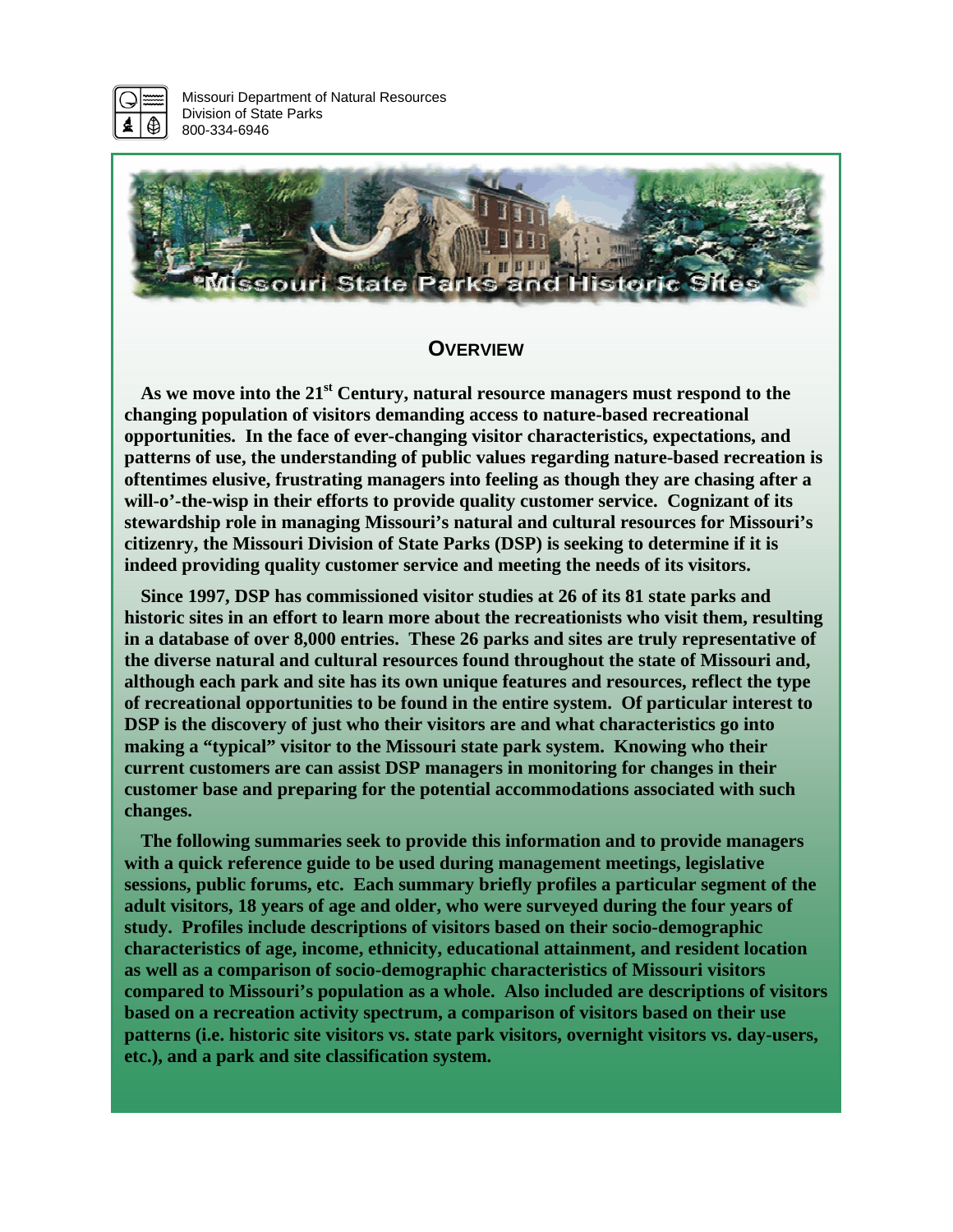## **A PORTRAIT OF THE VISITOR TO MISSOURI'S STATE PARKS & HISTORIC SITES**

### *Socio-Demographic Characteristics*

- $\triangleright$  The typical state park visitor is a white male, 43 years of age.
- $\blacktriangleright$  Almost 4 of 10 state park visitors are college graduates or beyond, while less than 1 out of 10 has less than a grade school education.
- $\triangleright$  In regard to income:
	- 4 out of 10 state park visitors report an annual household income of between \$25,000 & \$50,000,
	- over 4 of 10 report an annual income of \$50,000 or more,
	- and almost 2 of 10 make over \$75,000 annually.

### **State Park Visitor Community Community Community Community Community Community Community Community Community Community Community Community Community Community Community Community Community Community Community Community Co**

- $\triangleright$  The typical historic site visitor is a white female, 46 years of age.
- $\triangleright$  4 out of 10 historic site visitors have a college degree or beyond, while less than 1 out of 10 has less than a grade school education.
- $\triangleright$  In regard to income for historic site visitors:
	- almost 4 of 10 visitors report an annual household income of between \$25,000 & \$50,000,
	- almost half (47%) report an annual income of \$50,000 or more,
	- and 2 out of 10 make more than \$75,000 a year.

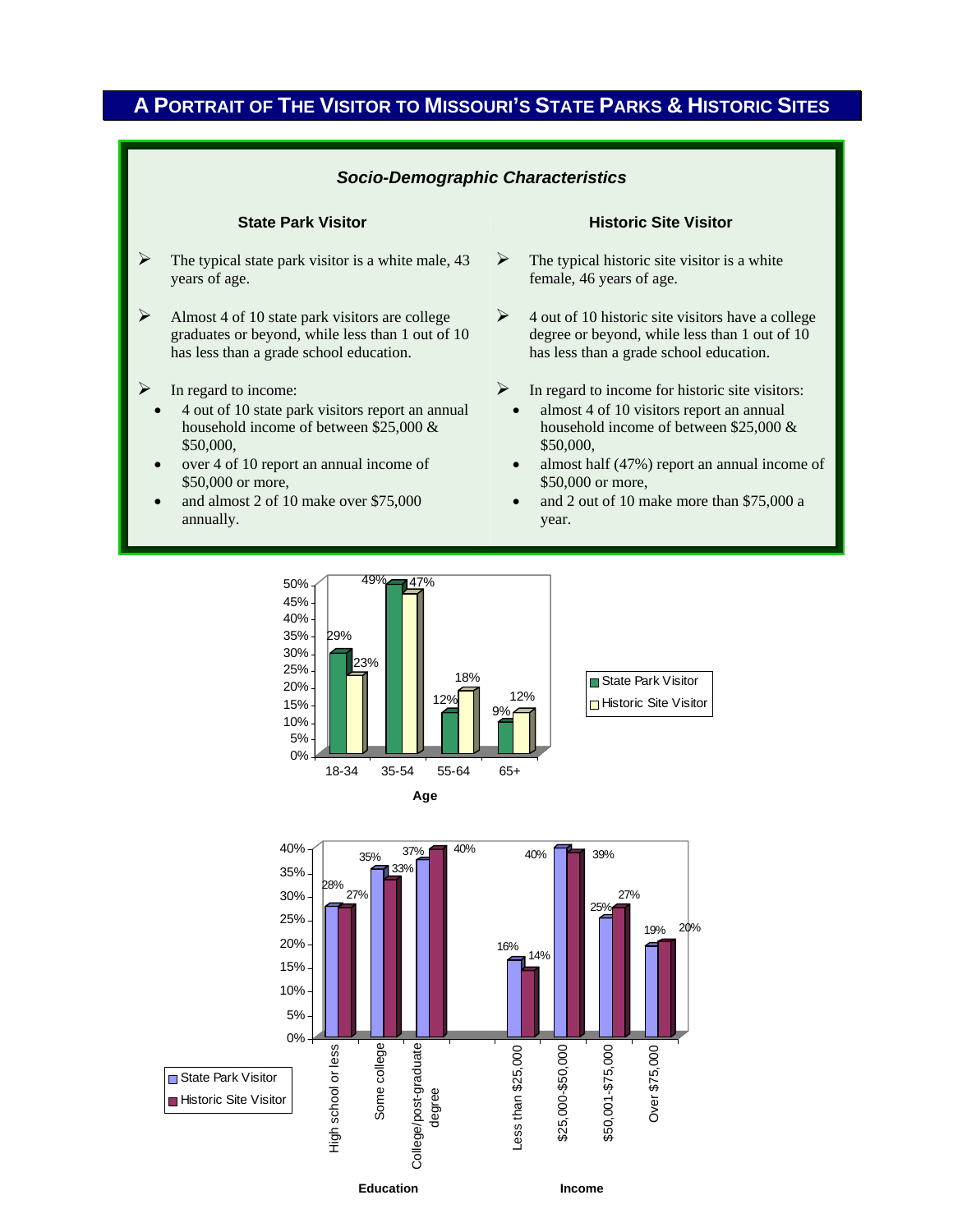## *Residence*

- Over two-thirds of state park visitors are metropolitan users from Missouri, over half (51%) of whom live within 50 miles of the parks they visit.
- $\geq 1$  out of 5 state park visitors comes from out of state. The bulk of out of state visitors come from the states immediately adjacent to Missouri, including Illinois, Kansas, Arkansas, Iowa, & Oklahoma.

## **State Park Visitor Community Community Community Community Community Community Community Community Community Community Community Community Community Community Community Community Community Community Community Community Co**

- $\triangleright$  Over 7 out of 10 historic site visitors are metropolitan users from Missouri, almost two-thirds of whom live 50 miles or more from the historic sites they visit.
- $\geq 1$  out of 3 historic site visitors comes from out of state. Most of the out of state visitors come from the states surrounding Missouri, including Illinois, Kansas, Iowa, & Oklahoma.



• **State Park Visitor** 

• **Historic Site Visitor**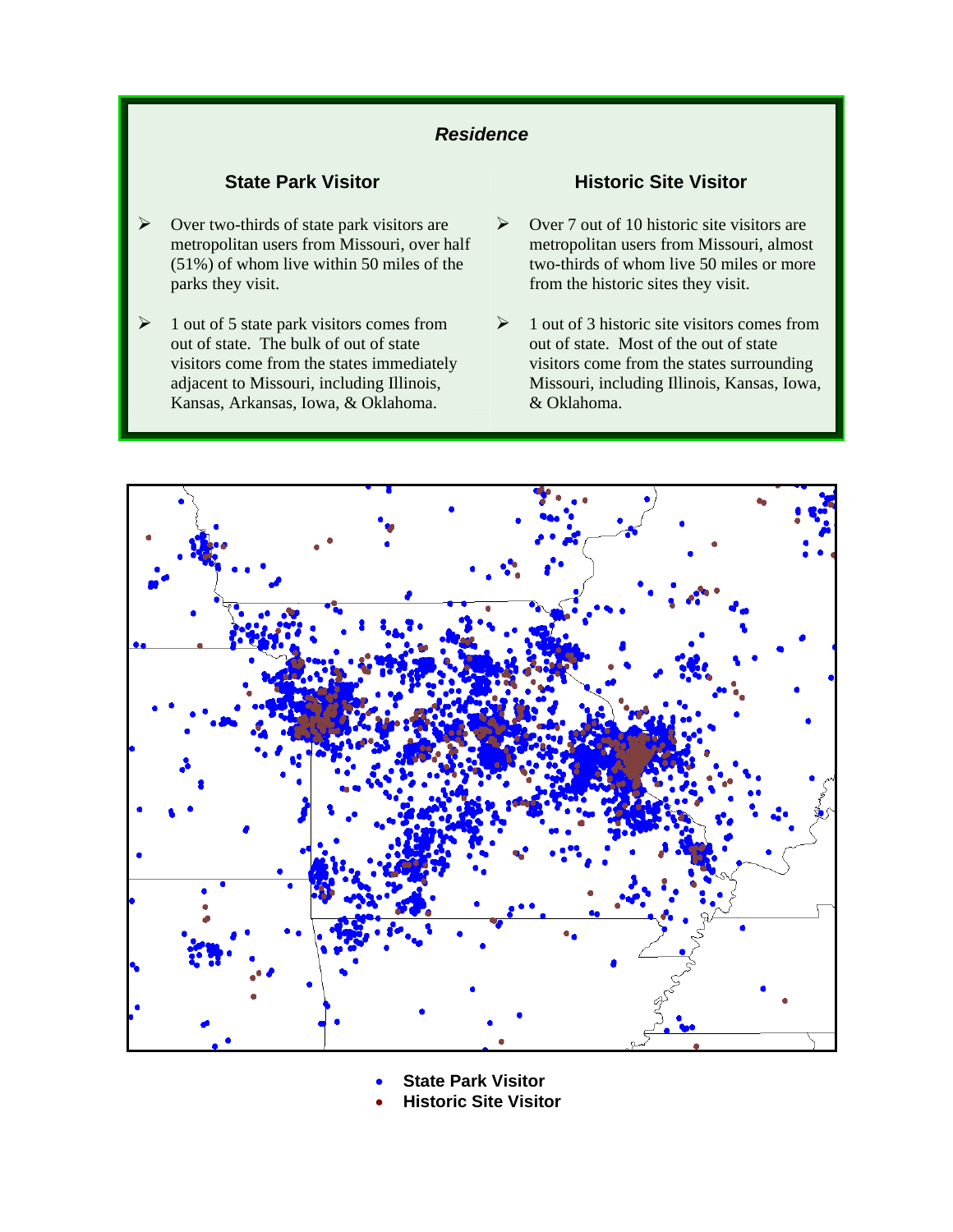- $\triangleright$  4 out of 5 state park visitors are frequent repeat visitors, visiting the same state park almost 19 times a year & mostly on the weekends. Most come to the parks with their family & friends.
- $\triangleright$  Almost 6 of 10 state park visitors tend to visit a park for the day & not spend the night; however, of those who do stay overnight, three-fourths stay in overnight facilities within the parks.
- $\triangleright$  While each park offers a unique set of recreational activities based on its primary resources, several activities are common to the parks & dominate the recreation activity spectrum: walking/hiking, swimming, camping, & bicycling.

## **State Park Visitor Community Community Community Community Community Community Community Community Community**

- $\geq 1$  out of 3 historic site visitors are repeat visitors, visiting the same historic site almost 6 times a year & mostly on the weekends. Most visit the historic sites with their family & friends.
- $\triangleright$  The average historic site visitor is slightly more likely (52%) to stay overnight during a visit to a historic site rather than visit just for the day. Overnight visitors are slightly more likely (56%) to stay in nearby lodging facilities rather than stay in the overnight facilities within the sites (not all historic sites offer overnight facilities).
- $\triangleright$  In addition to visiting nature centers, museums, & historic buildings, historic site visitors also participate in several of the same dominant recreational activities: hiking/walking, bicycling, & camping.

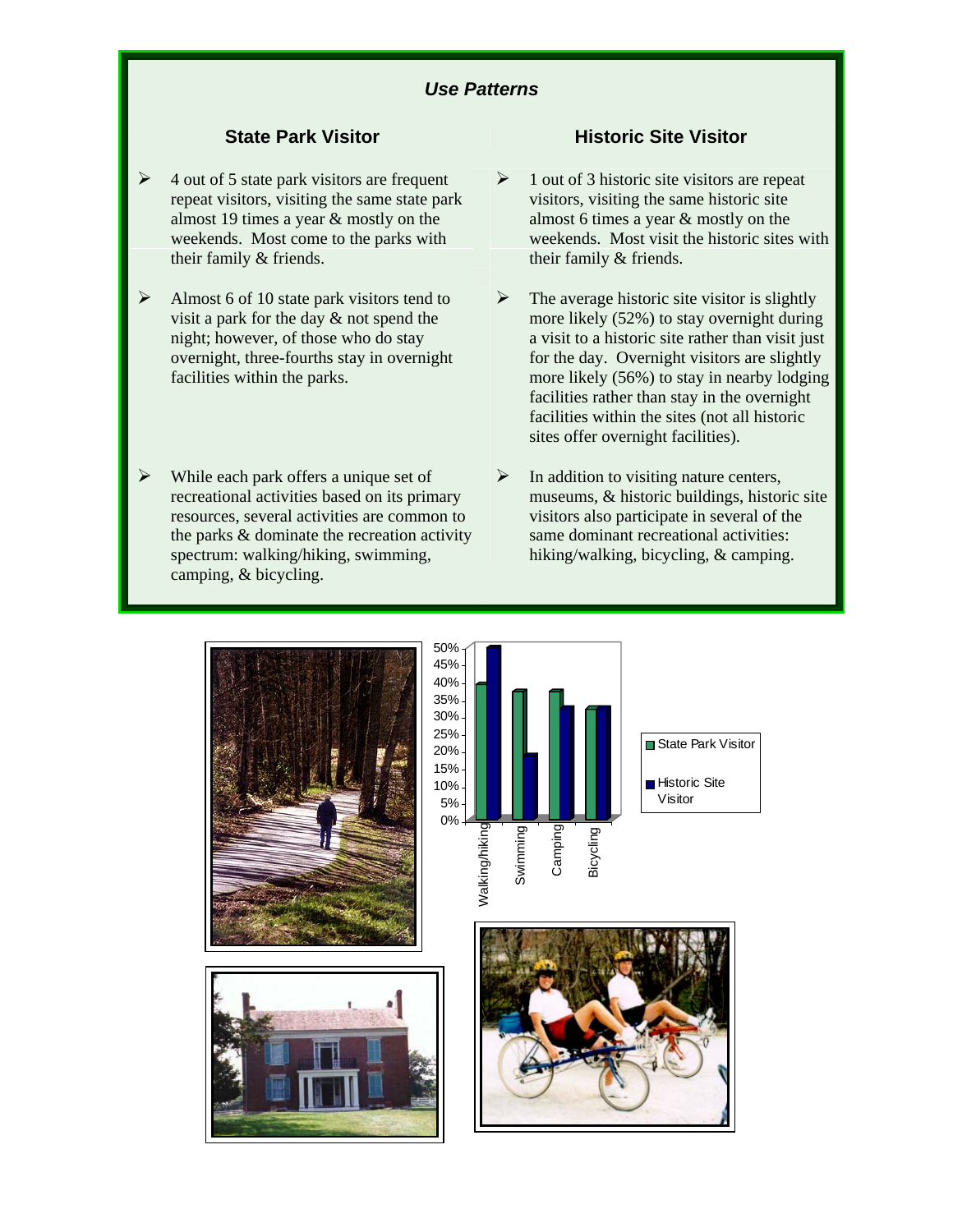## **A COMPARISON OF THE OVERNIGHT VISITOR VERSUS THE DAY-USER**

### *Socio-Demographic Characteristics*

### **Overnight Visitor Community Community Community Community Community Day-use Visitor**

- $\triangleright$  An overnight visitor to Missouri's state parks and historic sites is one who stays in the overnight facilities in the park or site, including the campgrounds, cabins, or motel.
- $\triangleright$  A typical overnight visitor is white, 44 years old, and slightly more likely to be male than female.
- $\triangleright$  4 out of 10 overnight visitors have some college or vocational school as their highest level of education, while less than 1 of 10 has less than a grade school education.
- In regard to annual household income:
- over 4 of 10 overnight visitors report an income of between \$25,000 & \$50,000
- and over 4 of 10 overnight visitors report an income of \$50,000 or more annually.

- $\triangleright$  The day-user that visits Missouri's state parks and historic sites includes those visitors who visit only for the day and those overnight visitors who don't stay at the overnight facilities within the park or site.
- ¾ Day-users are typically white, 43 years old, and slightly more likely to be male than female.
- $\triangleright$  4 out of 10 day-users have a college degree or an advanced graduate degree, while less than 1 out of 10 has less than a grade school education.
- In regard to annual household income:
	- over one-third of day-users report an income of between \$25,000 and \$50,000,
	- almost half (46%) make \$50,000 or more a year,
	- and 2 of 10 make \$75,000 or more annually.

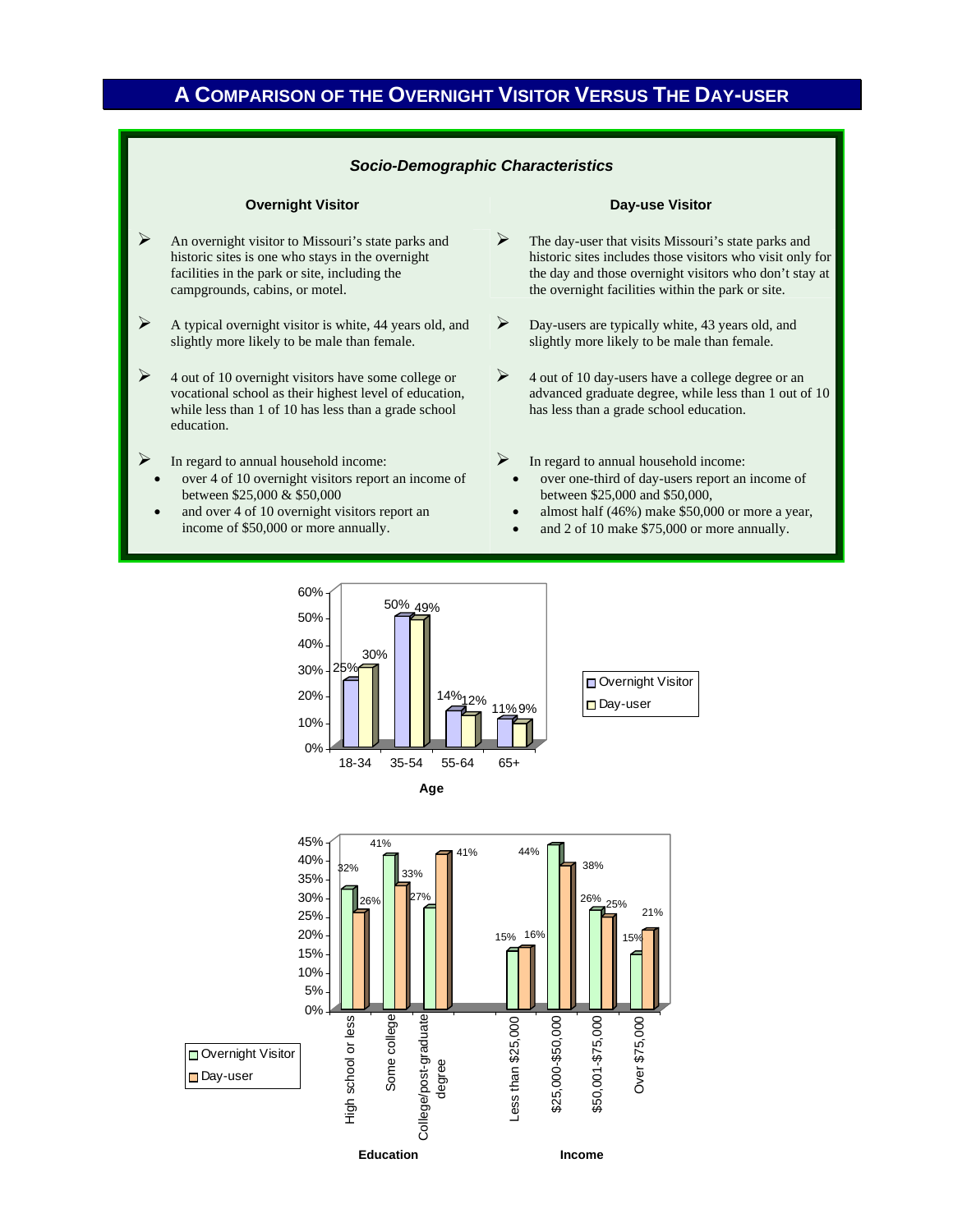

• **Overnight Visitor**  • **Day-use Visitor** 

### *Residence*

## **Overnight Visitor Coverse Visitor Coverse Visitor**

- $\triangleright$  Over two-thirds of overnight visitors are metropolitan users from Missouri, almost 8 out of 10 of whom live 50 miles or more from the parks and sites they visit.
- $\geq 1$  out of 3 overnight visitors comes from out of state. Of the out of state visitors, most come from the states surrounding Missouri, including Illinois, Kansas, Iowa, Oklahoma, Nebraska, & Arkansas.

- $\triangleright$  Two-thirds of day-users are metropolitan users from Missouri, almost two-thirds of whom live within 50 miles of the parks and sites they visit.
- $\geq 1$  out of 5 day-users comes from out of state. The majority of out of state day-users come from Illinois, Kansas, & Arkansas.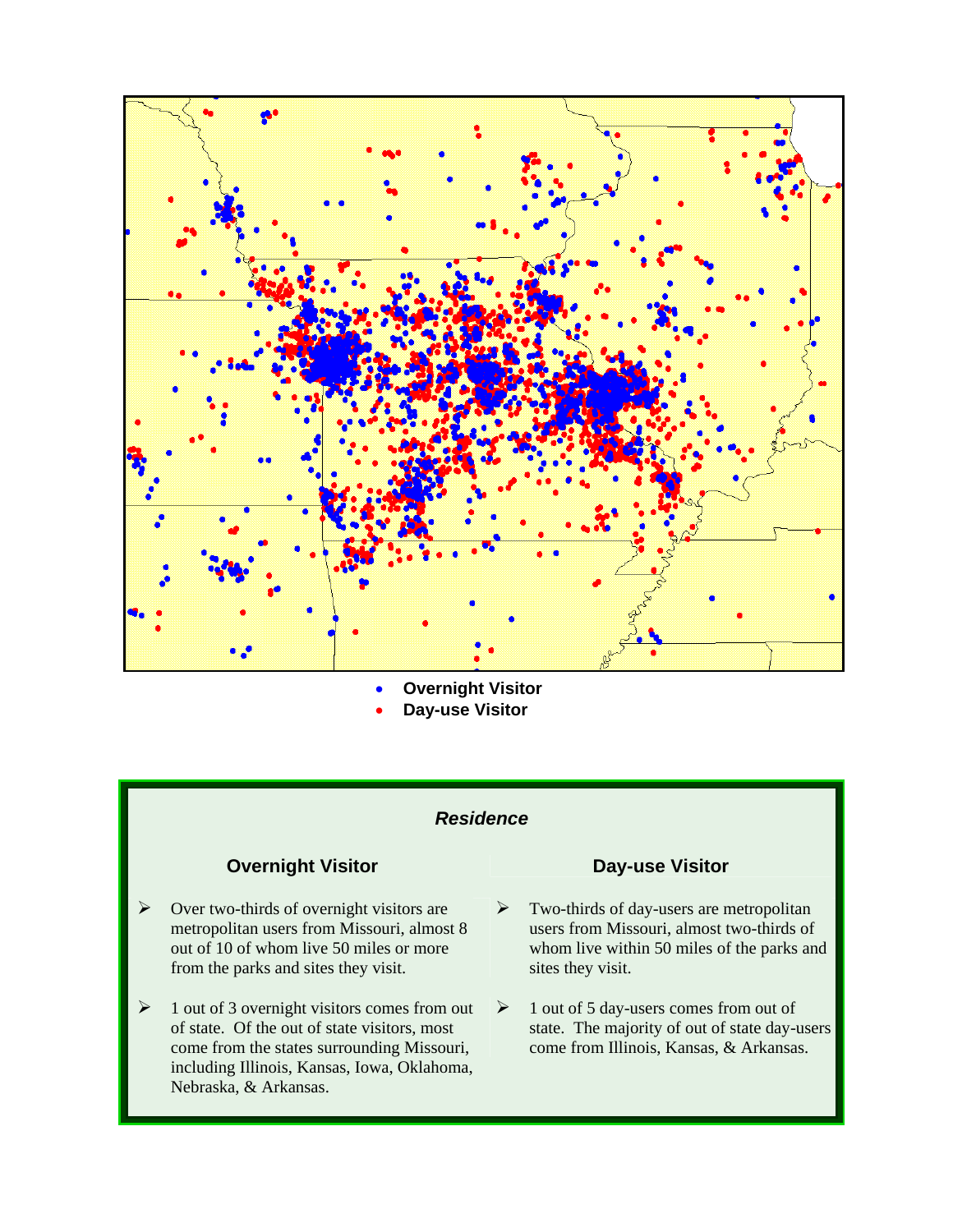- ¾ 2 out of 3 overnight visitors are repeat visitors, visiting the same state park or historic site 4 times a year. Most come to the parks and sites with their family and friends, and most visit on the weekends.
- $\triangleright$  A typical overnight stay for overnight visitors is 3 nights, with 93% of overnight visitors staying in the park & site campgrounds.
- $\triangleright$  Only 5% of overnight visitors visit historic sites.
- $\triangleright$  Overnight visitors typically engage in the following recreational activities during a visit to a state park or historic site: camping, walking/hiking, swimming, picnicking, and viewing wildlife.

### **Overnight Visitor Coverse Visitor Coverse Visitor**

- $\triangleright$  4 out of 5 day-users are frequent repeat visitors, visiting the same park or historic site almost 24 times a year, mostly during the weekends. Most visit the historic sites with their family and friends.
- $\triangleright$  A typical overnight stay for those day-users staying overnight outside the park or site is also 3 nights. Over two-thirds of these visitors stay in nearby lodging facilities or nearby campgrounds.
- $\geq 10\%$  of day-users visit historic sites.
- $\triangleright$  Day-users typically engage in the following recreational activities during a visit to a state park or historic site: bicycling, walking/hiking, swimming, viewing wildlife, and picnicking.

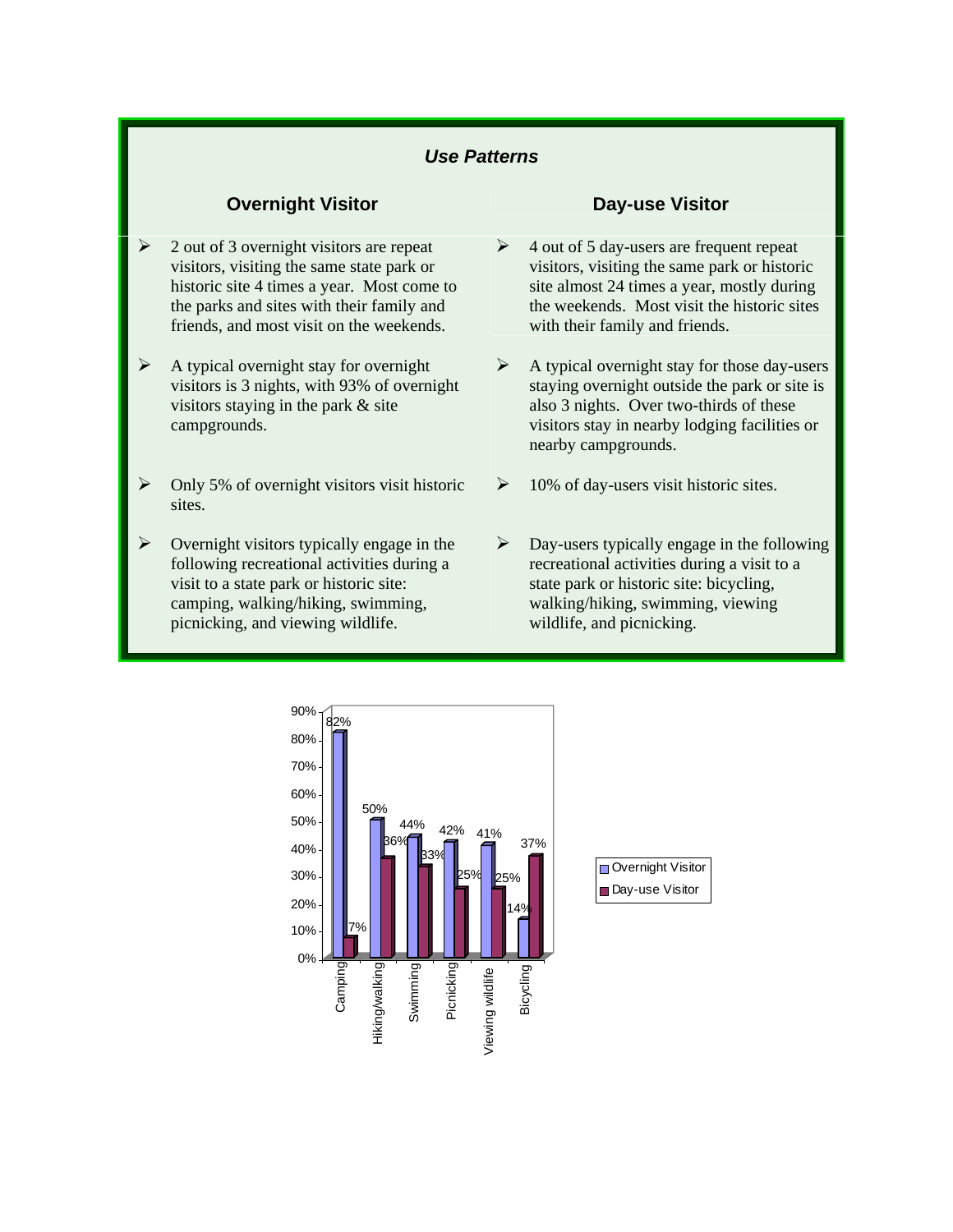## **A PROFILE OF VISITORS BASED ON THEIR PARTICIPATION IN THE DOMINANT RECREATION ACTIVITIES**

### *Socio-Demographic Characteristics*

- $\mathbf{A}$  A typical camper to Missouri state parks & historic sites is 44 years old, slightly more likely to be male than female, & much more likely to be white than any other racial background.
- $4$  out of 10 campers have completed some college or vocational school, while less than 1 out of 10 has less than a grade school education.
- $\mathbf{A}$  Over 4 out of 10 campers have an annual household income of between \$25,000 & \$50,000, & another 4 out of 10 make \$50,000 or more annually.

## **Campers Campers Walkers/Hikers Bicyclists Bicyclists Swimmers**

 $\mathring{\textbf{f}}$ 

- The average walker/hiker is 43 years of age, almost equally likely to be female or male, & much more likely to be white than any other racial background.
- $\mathring{\textbf{f}}$  Almost 4 out of 10 walkers/hikers have a college degree or an advanced graduate degree, while less than 1 out of 10 has less than a grade school education.
- $\mathring{\textbf{f}}$  4 out of 10 walkers/hikers report an annual household income of between \$25,000 & \$50,000, while over 4 out of 10 make \$50,000 or more. In fact, 2 out of 10 report making \$75,000 or over.

- The average bicyclist is also 43 years of age, but more likely to be male than female. Most bicyclists are also more likely to be white than any other racial background.
	- Over half  $(53%)$  of bicyclists have a college degree or an advanced graduate degree, while only 1% have less than a grade school education.
- Bicyclists have the highest annual household income, with over half (56%) making \$50,000 or more. Almost 3 out of 10 report making \$75,000 or more annually.

- lYounger than the other three types of visitors, the average swimmer is 38 years old. The typical swimmer is equally likely to be male or female, but much more likely to be white than any other race.
- $\frac{1}{2}$ 4 out of 10 swimmers have some college or vocational school as their highest level of education, while less than 1 out of 10 has less than a grade school education.
- $\mathcal{L}_{\mathbf{L}}$ Over 4 of 10 swimmers have an annual household income of between \$25,000 and \$50,000, while another 4 of 10 make \$50,000 or more.



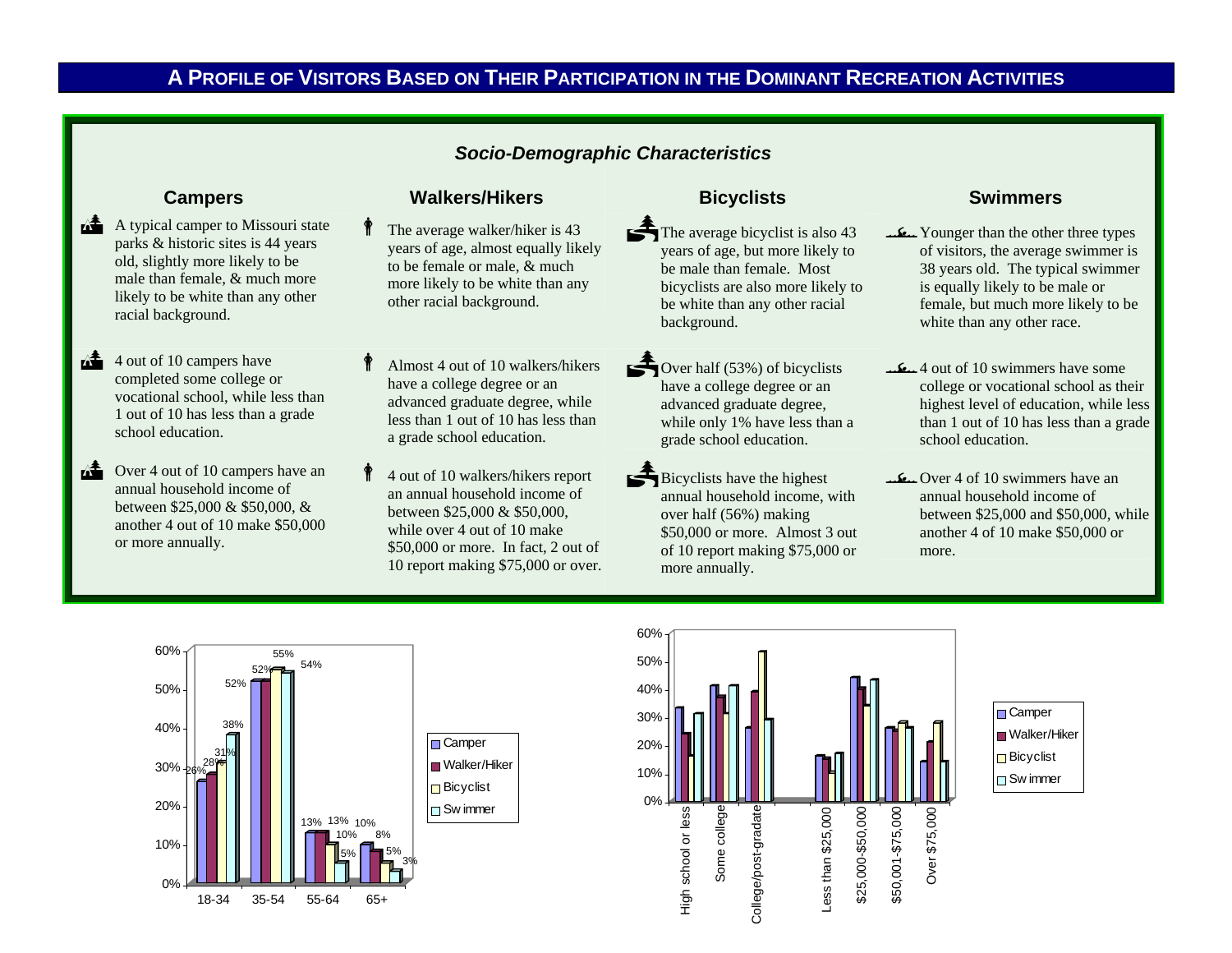## *Residence*

- $\mathbf{A}$  Two-thirds of campers are urban users from Missouri, three-fourths of whom live 50 miles or more from the parks & sites they visit.
- $\mathbf{A}$  1 out of 4 campers is from out of state. Out of state campers typically come from Illinois, Kansas, Iowa, Arkansas, Oklahoma, Nebraska & Texas.

## **Campers Campers Walkers/Hikers Bicyclists Bicyclists Swimmers**

 $\mathring{\textbf{f}}$ 

- 7 out of 10 walkers/hikers are from metropolitan areas in Missouri and are equally likely to live within 50 miles or live 50 miles or more from the parks & sites they visit.
- $\mathring{\textbf{f}}$  Approximately 1 out of 4 walkers/hikers is from out of state. Most of these visitors come from Illinois, Kansas, Arkansas, Iowa & Oklahoma.

8 out of 10 bicyclists are metropolitan users from Missouri, three-fourths of whom live within 50 miles of the parks & historic sites they visit.

 $\mathbf{\hat{3}}$  1 out of 10 bicyclists is from out of state, with most of these coming from Illinois & Kansas.

- l6 of 10 swimmers are metropolitan users from Missouri, two-thirds of whom live 50 miles or more from the state parks & historic sites they visit.
- المسكليد 1 in 5 swimmers is an out of state visitor, most of whom come from Illinois, Kansas, Iowa & Oklahoma.

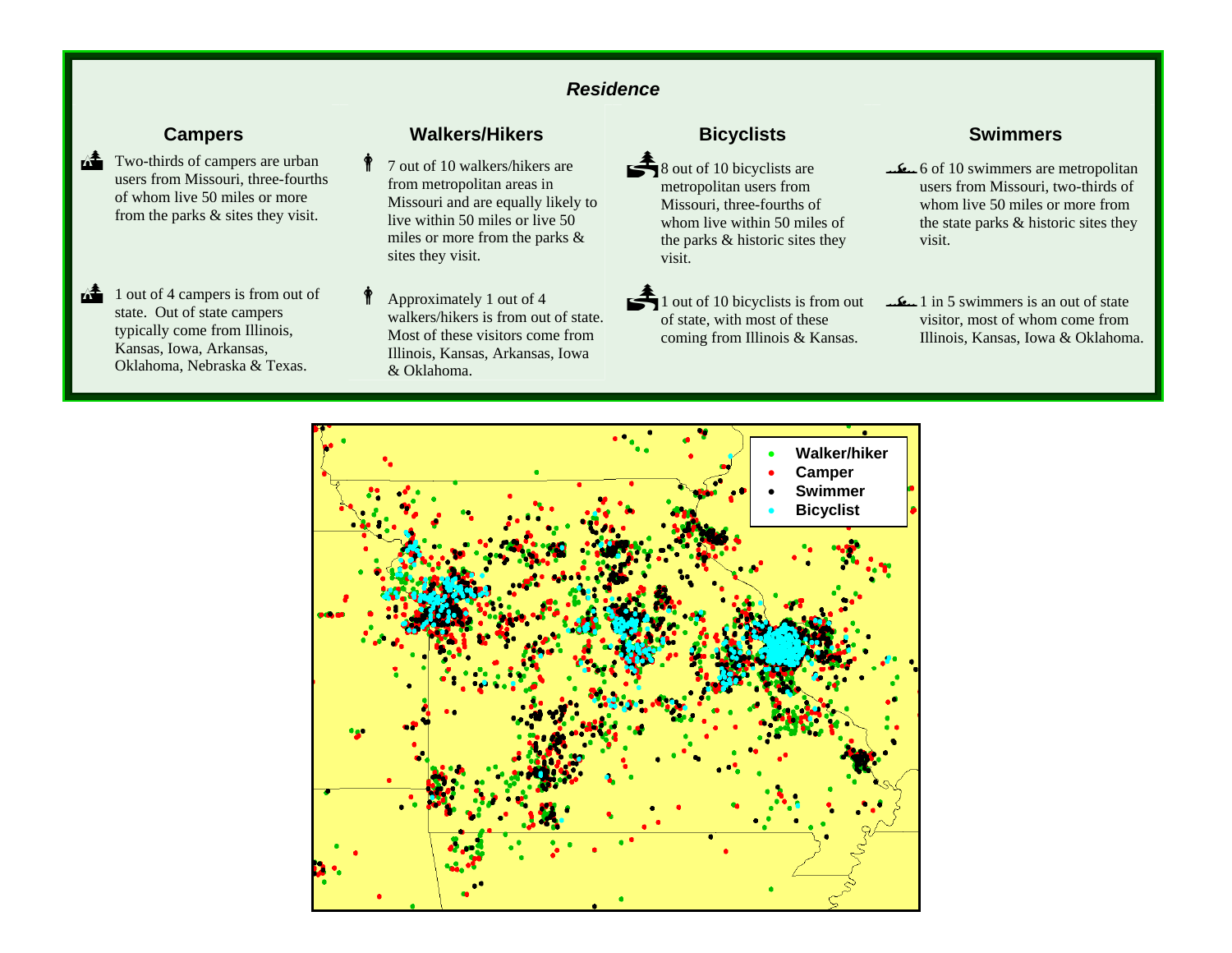$\mathbf{A}$  2 out of 3 campers are repeat visitors, visiting the same state park or historic site 6 times in a year, mostly during the weekends. The typical camper comes to the park or site with family & friends.

 $\mathbf{A}$  A typical overnight stay for campers is 3 nights, with most camping in the campgrounds in the parks & sites (less than 5% of campers camp in nearby campgrounds).

 $\mathbf{A}$  6% of campers visit historic sites.

 $\mathbf{A}$  In addition to camping, campers typically engage in several other activities: walking/hiking, picnicking, swimming & viewing wildlife.

### **Campers Campers Walkers/Hikers Bicyclists Bicyclists Swimmers**

 $\mathring{\textbf{f}}$ 

 7 of 10 walkers/hikers are frequent repeat visitors, visiting the same state park or historic site 22 times a year, mostly on a weekend. Most walkers/hikers visit the parks & sites with family & friends.

- $\mathring{\textbf{f}}$  The typical walker/hiker is equally likely to stay overnight during a visit or visit just for the day. The average overnight stay for a walker/hiker is also 3 nights & 83% stay in the overnight facilities within the park or site.
- 9% of walkers/hikers visit historic
- $\mathring{\textbf{f}}$  During a typical visit, walkers/hikers also view wildlife, picnic, swim, & camp.

 $\leq$  3 out of 4 bicyclists are frequent repeat visitors, visiting the same park or site 28 times a year and mostly on the weekends. Most bicyclists recreate with family & friends, although 20% come alone.

- The average bicyclist is a dayuser. Of those who stay overnight, however, most stay an average of 3 nights and are equally likely to stay either in the overnight facilities within the park or site or in other overnight facilities outside the park or site.
- 
- Bicyclists also engage in viewing wildlife & walking/hiking during a visit.

- l3 of 4 swimmers are repeat visitors visiting the same park or site 9 times during a year, with most visits occurring on a weekend & with family & friends.
- The average swimmer is slightly more likely to stay overnight during a visit (57%) than visit just for the day (43%). 83% of overnight swimmers stay in the overnight facilities within the park or site. A typical overnight stay is 3 nights.
- 9% of walkers/hikers visit historic  $\bigcirc$  Only 2% of bicyclists visit  $\bigcirc$  Only 1% of swimmers visit historic sites.
	- lIn addition to swimming, swimmers also engage in several other activities during their visits: camping, picnicking, walking/hiking & viewing wildlife.

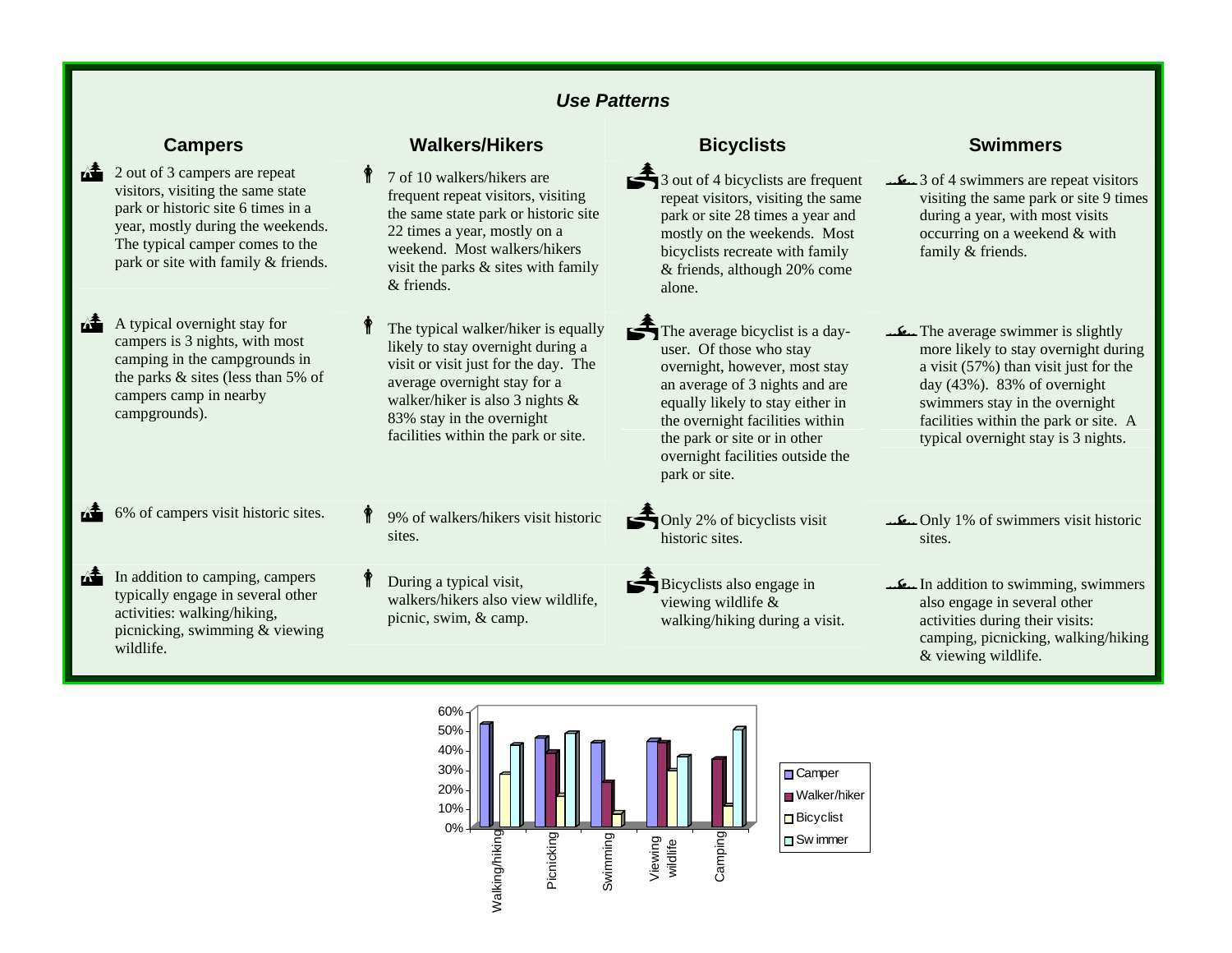## **SOCIO-DEMOGRAPHIC CHARACTERISTICS PROFILES**

The following profiles describe visitors to Missouri's state parks and historic sites based on their socio-demographic characteristics of age, race, income and educational attainment. For the purposes of comparing, the sociodemographic characteristic of age is categorized into four age groups: 18-34 years of age, 35-54, 55-64, and 65 and older. Household income has likewise been grouped into four categories: less than \$25,000 annually, between \$25,000 and \$50,000, between \$50,000 and \$75,000, and

over \$75,000 annually. Race includes five categories: African American, Native American, Asian, Hispanic, and White. And finally, three levels of education are compared: high school or less, some college or vocational school, and a four-year college degree or post-graduate education. The following charts depict the percentage of visitors that fall into each category of age, race, income and education.

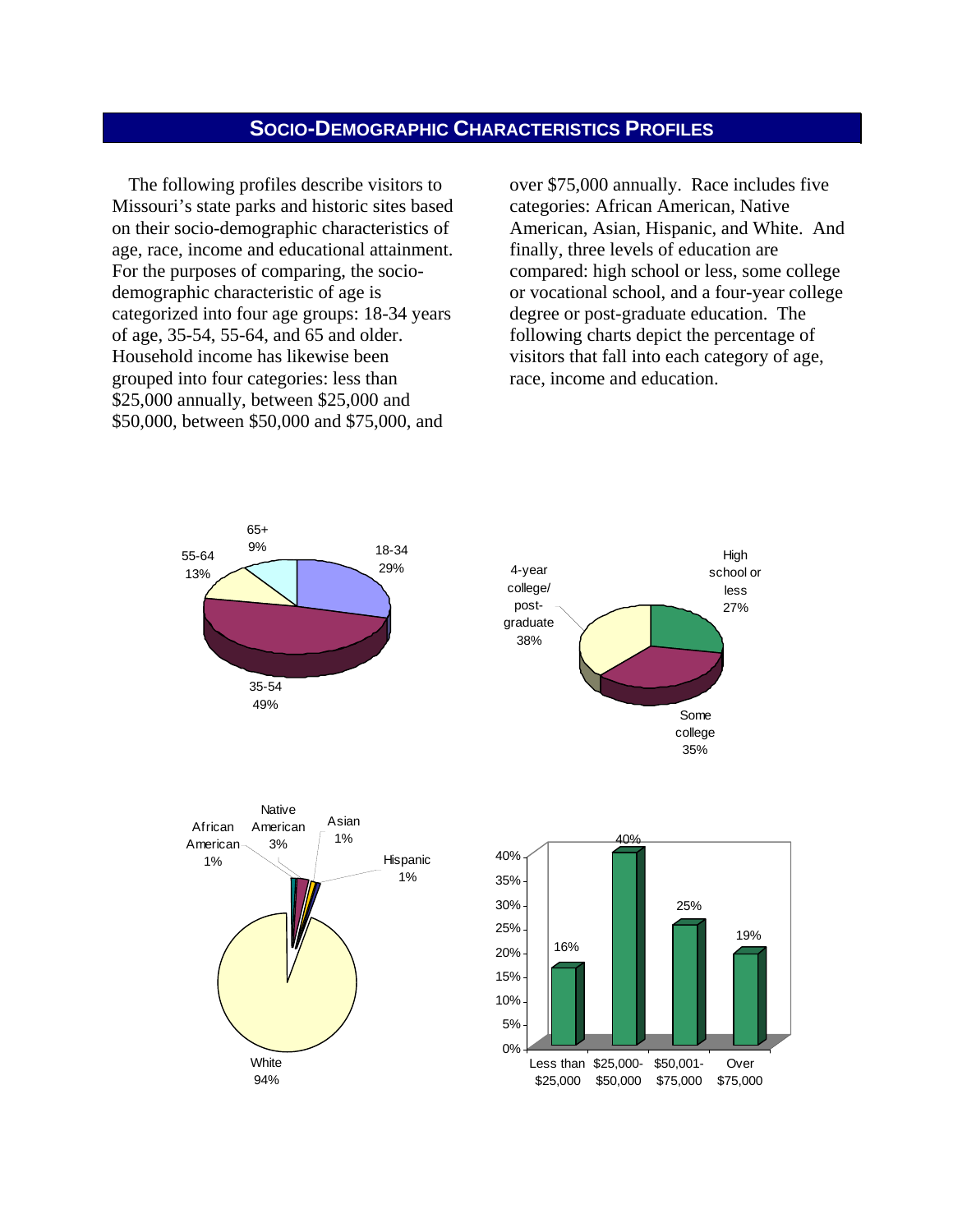### *Socio-Demographic Characteristics*

 $\triangleright$ 

- $\triangleright$  Visitors in this category are slightly more likely to be male than female and are much more likely to be white than any other race.
- $\blacktriangleright$  Almost 4 out of 10 visitors from this age category have completed some college or vocational school, while less than 1 out of 10 has less than a grade school education.
- $\blacktriangleright$  Over two-thirds have an annual household income of \$50,000 or less. Over 4 out of 10 make between \$25,000 & \$50,000.
- $\triangleright$  7 out of 10 visitors in this age category are urban users from Missouri, over half (54%) of whom live within 50 miles of the parks & sites they visit.
- $\triangleright$  16% of the visitors in this age category are from out of state, mostly from Illinois & Kansas.

- ¾ Visitors in this category are almost equally likely to be male or female and are much more likely to be white.
- ¾ 4 out of 10 visitors have a college degree or an advanced graduate degree, while less than 1 out of 10 has less than a grade school education.
- $\blacktriangleright$  Over half (55%) of the visitors in this category make over \$50,000 annually. In fact, 1 out of 4 makes over \$75,000 annually.
- $\blacktriangleright$  Over 7 out of 10 of these visitors are from metropolitan areas in Missouri. These visitors are equally likely to live within 50 miles or live farther than 50 miles from the parks & sites they visit.
- $\blacktriangleright$  2 out of 10 visitors are from out of state, most coming from Illinois, Kansas, Iowa, Arkansas & Oklahoma.

### **18-34 35-54 55-64 65+**

- These visitors are slightly more likely to be male than female and most are white.
- $\blacktriangleright$  Over one-third (37%) of the visitors in this category have a high school degree or less, with 3% having less than a grade school education. Another third (33%) have completed college or have an advanced graduate degree.
- ¾ Over half (55%) of the visitors in this age category report making \$50,000 or less annually. 1 out of 4 make between \$50,001 & \$75,000.
- $\triangleright$  Two-thirds of the visitors in this age category are urban Missourians who are 56% more likely to live 50 miles or more from the parks or sites they visit.
- $\triangleright$  1 out of 4 visitors come from out of state, including Illinois, Kansas, Texas, Arkansas, Indiana, Iowa, Florida & Oklahoma.

- ¾ The visitors that are 65 years of age or older are two-thirds as likely to be male than female and the vast majority are white.
- ¾ Almost half (46%) of the visitors in this age category have a high school education or less, with 10% having less than a grade school education.
- $\blacktriangleright$  Over three-fourths report an annual household income of \$50,000 or less, with onethird making \$25,000 or less.
- ¾ The average visitor 65 years of age or older is almost equally likely to be from an urban or a rural area in Missouri. This visitor is slightly more likely to live 50 miles or more from the parks or sites they visit.
- $\triangleright$  3 out of 10 visitors in this age category come from out of state, most coming from Illinois, Kansas, Iowa, Oklahoma, Nebraska, Texas, Arkansas, Florida & Ohio.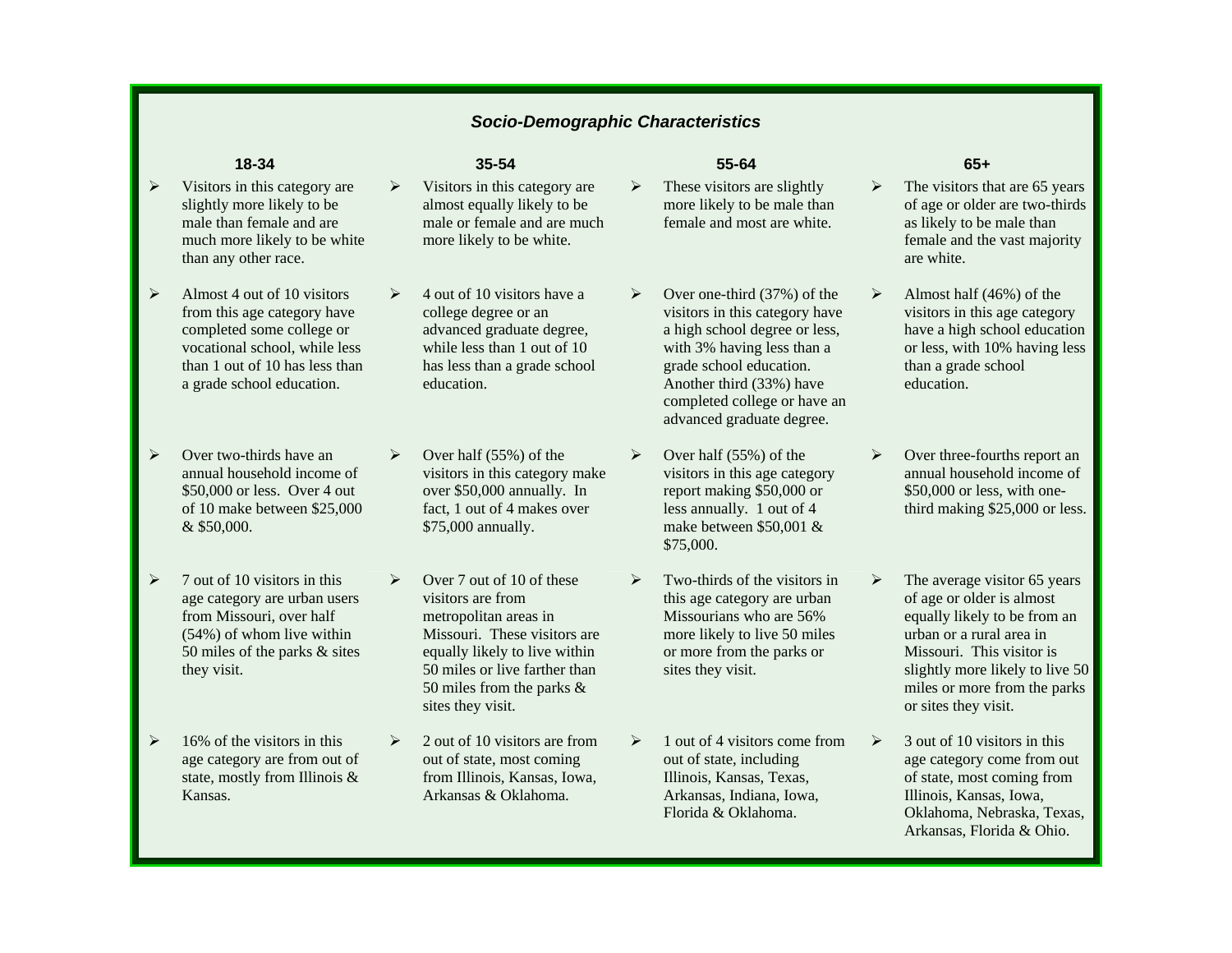- $\blacktriangleright$  Two-thirds of the visitors in this category are frequent repeat visitors, visiting the same state park or historic site an average of 16 times during the past year. Most visit the parks & sites with family & friends on the weekends.
- $\triangleright$  These visitors are two-thirds as likely to be day-users than stay overnight during a visit. Of those who do stay overnight, the average overnight stay is 2 nights, most (75%) of whom stay in the overnight facilities within the parks & sites.
- $\triangleright$  Only 7% of visitors in this age category visit a historic site.
- $\blacktriangleright$  Activities with the most participation for this age category include walking/ hiking, picnicking, viewing wildlife, swimming, camping & bicycling.

- $\blacktriangleright$  7 out of 10 visitors in this age category are frequent repeat visitors, visiting the same parks & sites 17 times in the past year. This visitor is two-thirds as likely to visit on the weekend, and most often visits with family & friends.
- ¾ The visitors in this age category are slightly more likely (57%) to visit only for the day than stay overnight. Overnight visitors are threefourths as likely to stay in the overnight facilities within the park or site, and the average stay is 3 nights.
- $\blacktriangleright$  8% of visitors in this age category visit a historic site during a typical visit.
- $\blacktriangleright$  The typical visitor in this age category participates in the following activities during a visit: walking/hiking, viewing wildlife, picnicking, camping, swimming & bicycling.

### **18-34 35-54 55-64 65+**

- $\triangleright$  7 of 10 of these visitors are also frequent repeat visitors, visiting the same parks & sites almost 21 times in a year & mostly on the weekends. These visitors typically bring their family & friends with them on a visit.
- $\triangleright$  A typical visitor is almost equally likely to visit for the day or stay overnight. Of those staying overnight, the majority (73%) stay in the overnight facilities offered at the park or site. Most stay an average of 3 nights.
- $\triangleright$  A higher percentage (13%) of these visitors visit a historic site when compared to the other age categories.
- $\rightarrow$  Visitors typically engage in walking/hiking, camping, viewing wildlife & picnicking as the most frequent activities during a visit.

- ¾ 3 out of 4 visitors in this age category are frequent repeat visitors, averaging 22 visits in a year to the same park or site. Almost equally likely to visit during the week or weekend, these visitors typically bring family & friends with them during a visit.
- $\blacktriangleright$ The  $65+$  visitor is almost equally likely to stay overnight or recreate only for the day during a typical visit. Overnight visitors stay 4 nights, most (75%) of whom stay in the overnight facilities in the parks & sites.
- $\blacktriangleright$  11% of the visitors in this age category typically visit a historic site.
- $\blacktriangleright$  Walking/hiking, camping, viewing wildlife & picnicking are the recreational activities in which visitors from this age category participate the most.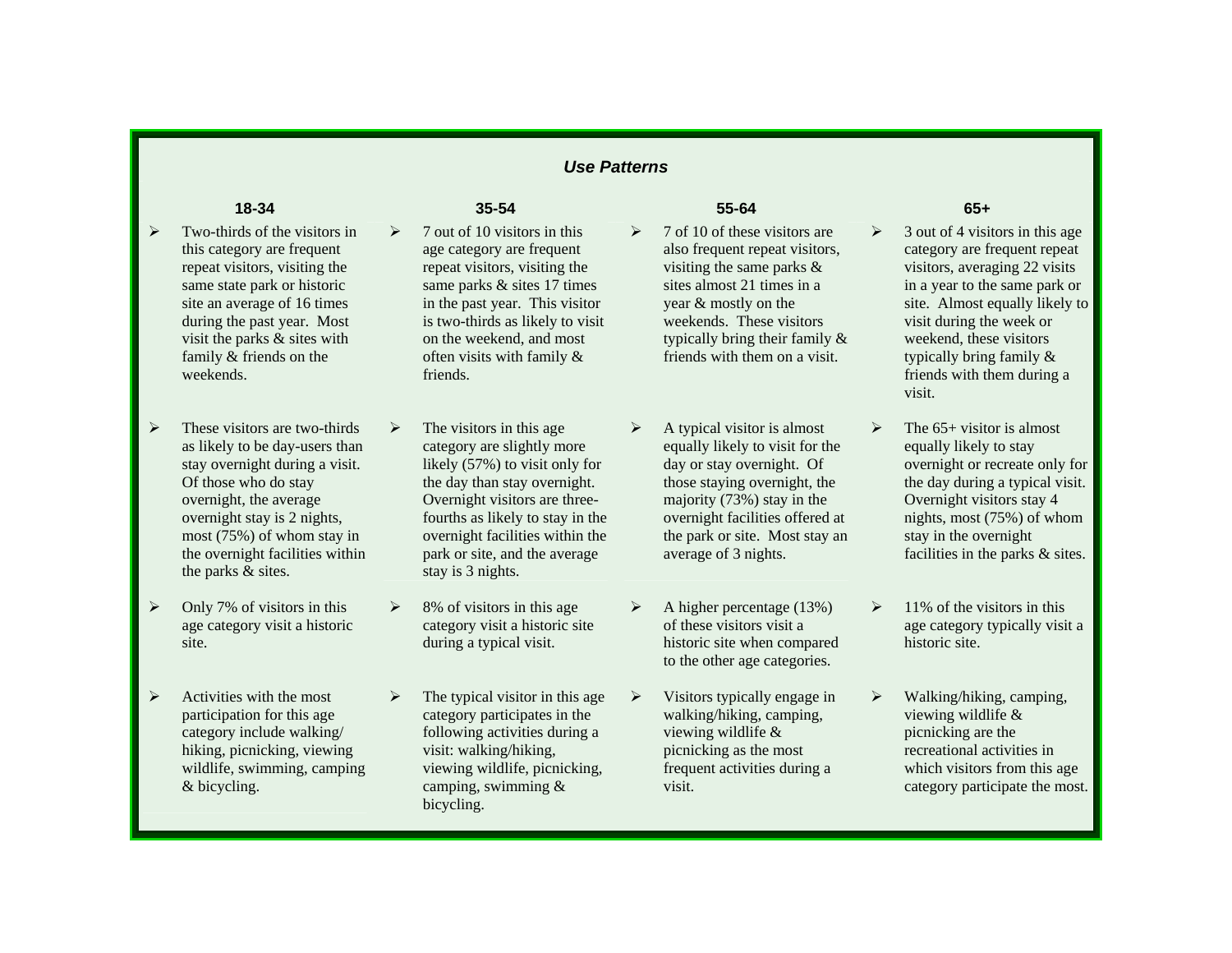## *Socio-Demographic Characteristics*

- $\blacktriangleright$  Visitors in this category are 46 years of age, are almost equally likely to be male or female, & are much more likely to be white than any other race.
- $\blacktriangleright$  3 out of 4 visitors with a high school education or less make an annual household income of \$50,000 or less. Almost half (48%) make between \$25,000 & \$50,000.
- $\triangleright$  The average visitor with a high school degree or less is 57% more likely to come from an urban area in Missouri & is almost equally likely to live within 50 miles or live farther than 50 miles from the parks or sites they visit.
- $\triangleright$  1 out of 5 visitors in this category come from out of state, most coming from the states surrounding Missouri: Illinois, Kansas, Iowa, Arkansas, Oklahoma & Nebraska.

## High School or Less Some College or Vocational School 4-Year College Degree or Post-

- $\triangleright$  Visitors in this category are 42 years old, are almost equally likely to be male or female, & are much more likely to be white.
- $\blacktriangleright$  Almost two-thirds of visitors in this category have an annual household income of \$50,000 or less, with 45% making between \$25,000 & \$50,000. 1 out of 4 has an annual income of between \$50,000 & \$75,000.
- $\blacktriangleright$  A typical visitor in this category is two-thirds as likely to come from a metropolitan area in Missouri & is 52% more likely to live farther than 50 miles from the parks or sites they visit.
- ¾ Over 1 out of 5 come from out of state, most coming from the following states: Illinois, Kansas, Iowa, Arkansas, Oklahoma, Texas & Nebraska.

# **Graduate Education**

- $\triangleright$  These visitors are 43 years old, are more likely to be male than female, & are mostly white.
- $\blacktriangleright$  Almost two-thirds of visitors in this category have an annual household income of over \$50,000. In fact, one-third have an income over \$75,000.
- $\blacktriangleright$  The visitor with a college or advanced degree is 80% more likely to be an urban user from Missouri, & is 52% more likely to live within 50 miles of the parks & sites they visit.
- ¾ Over 1 out of 5 visitors in this education category come from out of state, most of whom come from Illinois, Kansas & Iowa.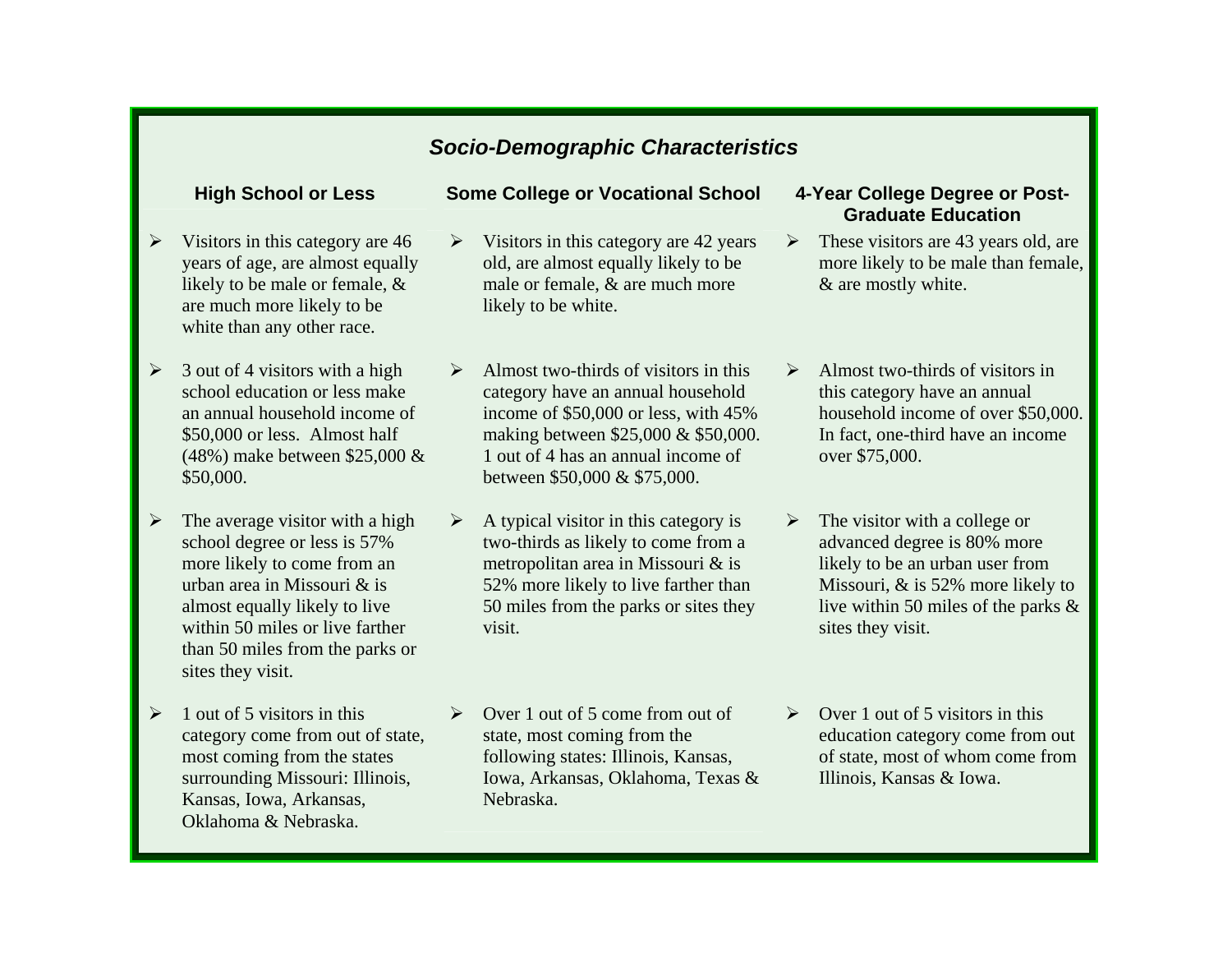- $\blacktriangleright$  3 out of 4 visitors in this category are frequent repeat visitors, visiting the same park or site 17 times in a year. Most visit on the weekend with their family  $&$  friends.
- ¾ These visitors are 56% more likely to be day-use visitors rather than overnight visitors. Of those who stay overnight, however, their stay averages 3 nights. Most (80%) of the overnight visitors stay in the overnight facilities offered in the parks & sites.
- $\triangleright$  8% of the visitors in this education category visit a historic site during a typical visit.
- $\triangleright$  The visitors with a high school education or less typically engage in the following recreational activities when they visit Missouri's state parks & historic sites: walking/hiking, camping, picnicking, viewing wildlife & swimming.

### **High School or Less Some College or Vocational School 4-Year College Degree or Post-**

- $\blacktriangleright$  71% of visitors with some college are frequent repeat visitors, visiting the same parks & sites an average of 16 times during a year. These visitors typically visit during the weekends & visit with family & friends.
- ¾ The visitors in this education category are 55% more likely to visit a park or site just for the day & not spend the night. Average overnight stays for those who do spend the night are 3 nights. 79% of these visitors stay in the overnight facilities in the parks & sites.
- $\blacktriangleright$  8% of those with some college visit historic sites.
- $\triangleright$  The typical visitor with some college participates in the following activities during a visit: walking/hiking, picnicking, viewing wildlife, camping & swimming.

# **Graduate Education**

- $\blacktriangleright$  70% of those visitors with a college education are also frequent repeat visitors, visiting the same park or site 20 times a year & mostly on the weekends with family & friends.
- $\blacktriangleright$  This visitor is almost two-thirds as likely to be a day-user rather than an overnight visitor. Those who do stay overnight tend to stay about 3 nights & are almost equally likely to stay in the overnight facilities within the parks & sites or stay in nearby overnight facilities.
- $\blacktriangleright$  The visitor with a college or advanced degree typically visits a historic site about 9% of the time.
- ¾ Walking/hiking, bicycling, viewing wildlife & picnicking are the recreational activities in which visitors from this education category participate the most.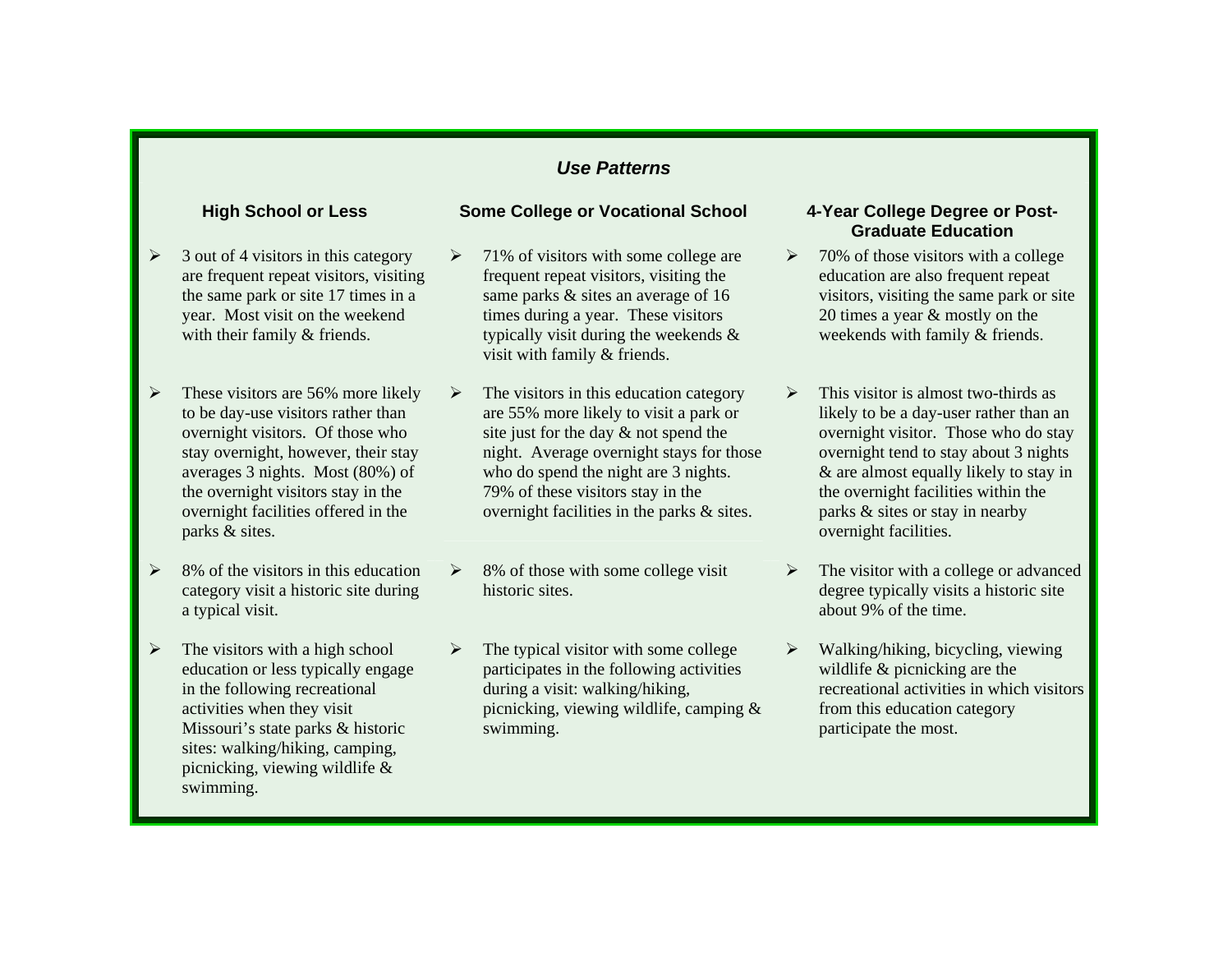|                       | <b>African American</b>                                                                                                                                                                   |                       | <b>Native American</b>                                                                                                                                                                                   |                       | Asian                                                                                                                                                                                                     |                       | <b>Hispanic</b>                                                                                                                                                                              |                       | <b>White</b>                                                                                                                                                                                                       |
|-----------------------|-------------------------------------------------------------------------------------------------------------------------------------------------------------------------------------------|-----------------------|----------------------------------------------------------------------------------------------------------------------------------------------------------------------------------------------------------|-----------------------|-----------------------------------------------------------------------------------------------------------------------------------------------------------------------------------------------------------|-----------------------|----------------------------------------------------------------------------------------------------------------------------------------------------------------------------------------------|-----------------------|--------------------------------------------------------------------------------------------------------------------------------------------------------------------------------------------------------------------|
| $\blacktriangleright$ | The typical African<br>American visitor is 39<br>years of age & almost<br>equally likely to be male<br>or female.                                                                         | $\blacktriangleright$ | The typical visitor in this<br>category is 45 years old<br>& almost two-thirds as<br>likely to be male than<br>female.                                                                                   | ≻                     | The average Asian visitor<br>is 39 years of age $\&$<br>almost equally likely to<br>be male or female.                                                                                                    | ▸                     | Averaging 39 years of<br>age, the Hispanic visitor<br>is slightly more likely to<br>be male than female.                                                                                     | ➤                     | The typical visitor in this<br>racial category is 43<br>years old & slightly more<br>likely to be male than<br>female.                                                                                             |
| $\blacktriangleright$ | Over one-third have<br>completed some college,<br>while less than 2% have<br>a grade school education<br>or less.                                                                         |                       | Almost half (47%) have<br>a high school degree or<br>less as their highest level<br>of education, with 9%<br>having a grade school<br>education or less.                                                 | $\blacktriangleright$ | Two-thirds of these<br>visitors have a college<br>degree or post-graduate<br>education, while 5%<br>have a grade school<br>education or less.                                                             | $\blacktriangleright$ | Over one-third of the<br>visitors in this racial<br>category have a college<br>degree/post-graduate<br>degree, while only 2%<br>have a grade school<br>education or less.                    | $\blacktriangleright$ | 38% of the visitors in this<br>racial category have<br>completed a four-year<br>college degree/post-<br>graduate education, with<br>less than 2% completing<br>less than a grade school<br>education.              |
| $\blacktriangleright$ | Almost two-thirds have<br>an annual household<br>income of \$50,000 or<br>less, while 1 in 4 makes<br>between \$50,001 &<br>\$75,000.                                                     | $\blacktriangleright$ | Over 3 out of 4 visitors<br>in this category report an<br>annual household income<br>of \$50,000 or less. In<br>fact, almost half (47%)<br>make between \$25,000 $&$<br>\$50,000 annually.               | ≻                     | Over half (54%) have an<br>annual household income<br>of \$50,000 or less, 1 in 4<br>have an income of<br>between \$50,001 &<br>\$75,000, & 1 in 5 have<br>an income of over<br>\$75,000.                 | ≻                     | 61% report an annual<br>household income of<br>\$50,000 or less, while 1<br>in 4 report an annual<br>income of more than<br>\$75,000.                                                        | ≻                     | 55% of the visitors in this<br>racial category make<br>\$50,000 or less annually,<br>while 1 in 4 makes<br>between \$50,001 &<br>\$75,000, & 1 in 5 makes<br>over \$75,000 a year.                                 |
| $\blacktriangleright$ | The visitor in this racial<br>category is three-fourths<br>as likely to come from an<br>urban area in Missouri. 3<br>out of 4 live within 50<br>miles of the parks & sites<br>they visit. |                       | This visitor is 59% more<br>likely to come from a<br>metropolitan area in<br>Missouri rather than a<br>rural area & is 57% more<br>likely to live within 50<br>miles of the parks & sites<br>they visit. |                       | The typical visitor of<br>Asian descent is 88%<br>more likely to come from<br>an urban area in Missouri<br>& is two-thirds as likely<br>to live 50 miles or more<br>from the parks & sites<br>they visit. |                       | The average Hispanic<br>visitor is 80% more<br>likely to be a<br>metropolitan user from<br>Missouri, & is 60% more<br>likely to live within 50<br>miles of the parks or sites<br>they visit. |                       | These visitors are two-<br>thirds as likely to come<br>from an urban area in<br>Missouri & are equally<br>likely to live within 50<br>miles or live farther than<br>50 miles from the parks<br>& sites they visit. |
| $\blacktriangleright$ | About 1 out of 10 comes<br>from out of state, most<br>coming from Kansas.                                                                                                                 | $\triangleright$      | 17% of these visitors are<br>from out of state, the<br>majority of whom come<br>from Illinois, Oklahoma,<br>Iowa & Nebraska.                                                                             | $\triangleright$      | 16% of these visitors are<br>from out of state, most<br>coming from Illinois $\&$<br>Indiana.                                                                                                             | $\blacktriangleright$ | 16% of the Hispanic<br>visitors are also from out<br>of state, most of whom<br>come from Kansas,<br>Texas, Colorado &<br>Illinois.                                                           | $\triangleright$      | 1 in 5 comes from out of<br>state, the majority of<br>whom come from<br>Illinois, Kansas, Iowa,<br>Arkansas & Oklahoma.                                                                                            |

## *Socio-Demographic Characteristics*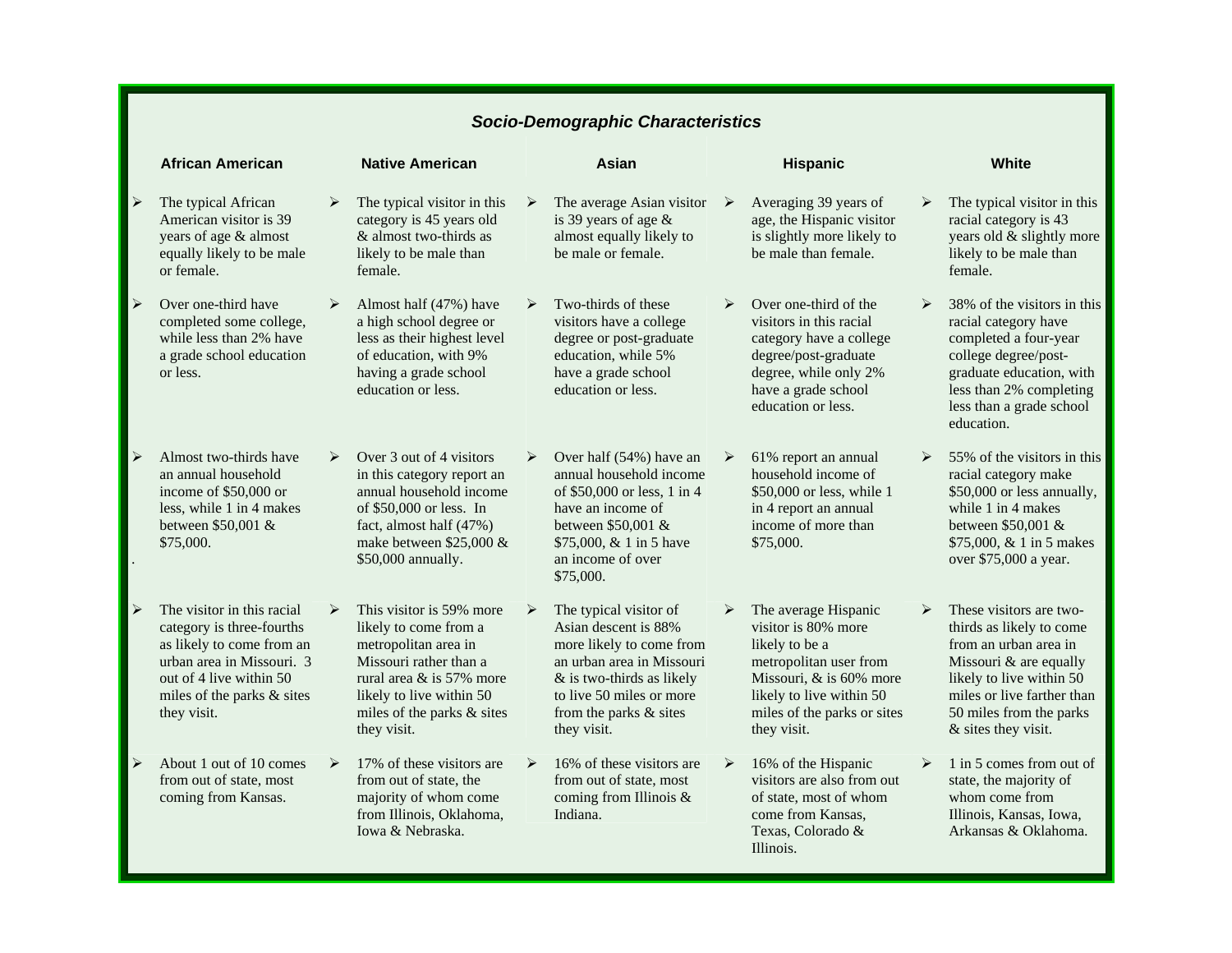|   |                                                                                                                                                                                                                             |                       |                                                                                                                                                                                                                                                                                                                          |                       | <b>Use Patterns</b>                                                                                                                                                                                                         |   |                                                                                                                                                                                                                                                                              |                       |                                                                                                                                                                                                                                                          |
|---|-----------------------------------------------------------------------------------------------------------------------------------------------------------------------------------------------------------------------------|-----------------------|--------------------------------------------------------------------------------------------------------------------------------------------------------------------------------------------------------------------------------------------------------------------------------------------------------------------------|-----------------------|-----------------------------------------------------------------------------------------------------------------------------------------------------------------------------------------------------------------------------|---|------------------------------------------------------------------------------------------------------------------------------------------------------------------------------------------------------------------------------------------------------------------------------|-----------------------|----------------------------------------------------------------------------------------------------------------------------------------------------------------------------------------------------------------------------------------------------------|
|   | <b>African American</b>                                                                                                                                                                                                     |                       | <b>Native American</b>                                                                                                                                                                                                                                                                                                   |                       | Asian                                                                                                                                                                                                                       |   | <b>Hispanic</b>                                                                                                                                                                                                                                                              |                       | <b>White</b>                                                                                                                                                                                                                                             |
| ⋗ | The typical African<br>American visitor is two-<br>thirds as likely to be a<br>repeat visitor, visiting the<br>same park or site 12<br>times in a year. Most<br>visit on the weekends<br>with their family $\&$<br>friends. | $\blacktriangleright$ | Almost 3 out of 4 visitors<br>in this category are.<br>frequent repeat visitors,<br>visiting an average of 21<br>times a year to the same<br>state park or historic site.<br>Almost equally likely to<br>visit on the weekend or<br>during the week, this<br>visitor most frequently<br>visits with family &<br>friends. | $\blacktriangleright$ | The average Asian visitor<br>is two-thirds as likely to<br>be a repeat visitor,<br>visiting the same park or<br>site an average of 8 times<br>during a year, usually on<br>the weekends & usually<br>with family & friends. | ➤ | The visitor in this<br>category is also two-<br>thirds as likely to be a<br>frequent repeat visitor,<br>visiting the same park or<br>site an average of 17<br>times in the past year.<br>This visitor visits mostly<br>on the weekends &<br>mostly with family &<br>friends. | $\triangleright$      | The typical visitor in this<br>racial category is almost<br>three-fourths as likely to<br>be a frequent repeat<br>visitor who visits the<br>same parks & sites 18<br>times in a year, mostly<br>on the weekends &<br>mostly with family $\&$<br>friends. |
| ⋗ | 27% of African<br>American visitors stay<br>overnight during a visit.<br>An average overnight<br>stay is 3 nights, most<br>often in the campgrounds<br>in the parks & sites.                                                |                       | This visitor is almost<br>two-thirds as likely to<br>visit a park or site just for<br>the day. Of those who do<br>stay overnight, however,<br>3 out of 4 stay in the<br>overnight facilities<br>within the parks & sites,<br>generally for 3 nights.                                                                     | ≻                     | The typical Asian visitor<br>is over two-thirds as<br>likely to visit just for the<br>day. Overnight visitors<br>usually stay 3 nights,<br>most (63%) staying in<br>the overnight facilities<br>inside the parks & sites.   |   | Hispanic visitors are 61%<br>more likely to be day-<br>users. Of the overnight<br>visitors, most (82%) stay<br>inside the parks or sites.<br>An average overnight<br>stay is 3 nights.                                                                                       | ➤                     | This visitor is 57% more<br>likely to visit for just the<br>day rather than spend the<br>night. The overnight<br>visitor typically stays for<br>3 nights $&$ most (74%)<br>stay in the overnight<br>facilities in the parks $\&$<br>sites.               |
| ≻ | Only 1% of visitors in<br>this category visit<br>historic sites.                                                                                                                                                            | $\triangleright$      | 3% visit a historic site<br>during a typical visit.                                                                                                                                                                                                                                                                      | ≻                     | 3% of these visitors visit<br>historic sites.                                                                                                                                                                               | ≻ | 7% of Hispanic visitors<br>visit historic sites.                                                                                                                                                                                                                             | $\blacktriangleright$ | 9% of the visitors in this<br>category visit historic<br>sites.                                                                                                                                                                                          |
| ➤ | The typical African<br>American engages in the<br>following activities<br>during a visit: walking/<br>hiking, picnicking,<br>swimming, fishing,<br>bicycling & viewing<br>wildlife.                                         |                       | During a typical visit, the<br>visitor in this category<br>participates in the<br>following recreational<br>activities: picnicking,<br>walking/hiking, viewing<br>wildlife, camping,<br>swimming & fishing.                                                                                                              | ➤                     | Recreational activities in<br>which Asian visitors<br>most typically participate<br>include swimming,<br>picnicking, walking/<br>hiking, bicycling,<br>camping & fishing.                                                   | ≻ | Walking/hiking,<br>picnicking, swimming,<br>bicycling, viewing<br>wildlife & camping are<br>the most popular<br>activities of Hispanic<br>visitors.                                                                                                                          | ≻                     | The majority of these<br>visitors typically engage<br>in the following<br>recreational activities<br>during a visit: walking/<br>hiking, viewing wildlife,<br>picnicking, camping,<br>swimming & bicycling.                                              |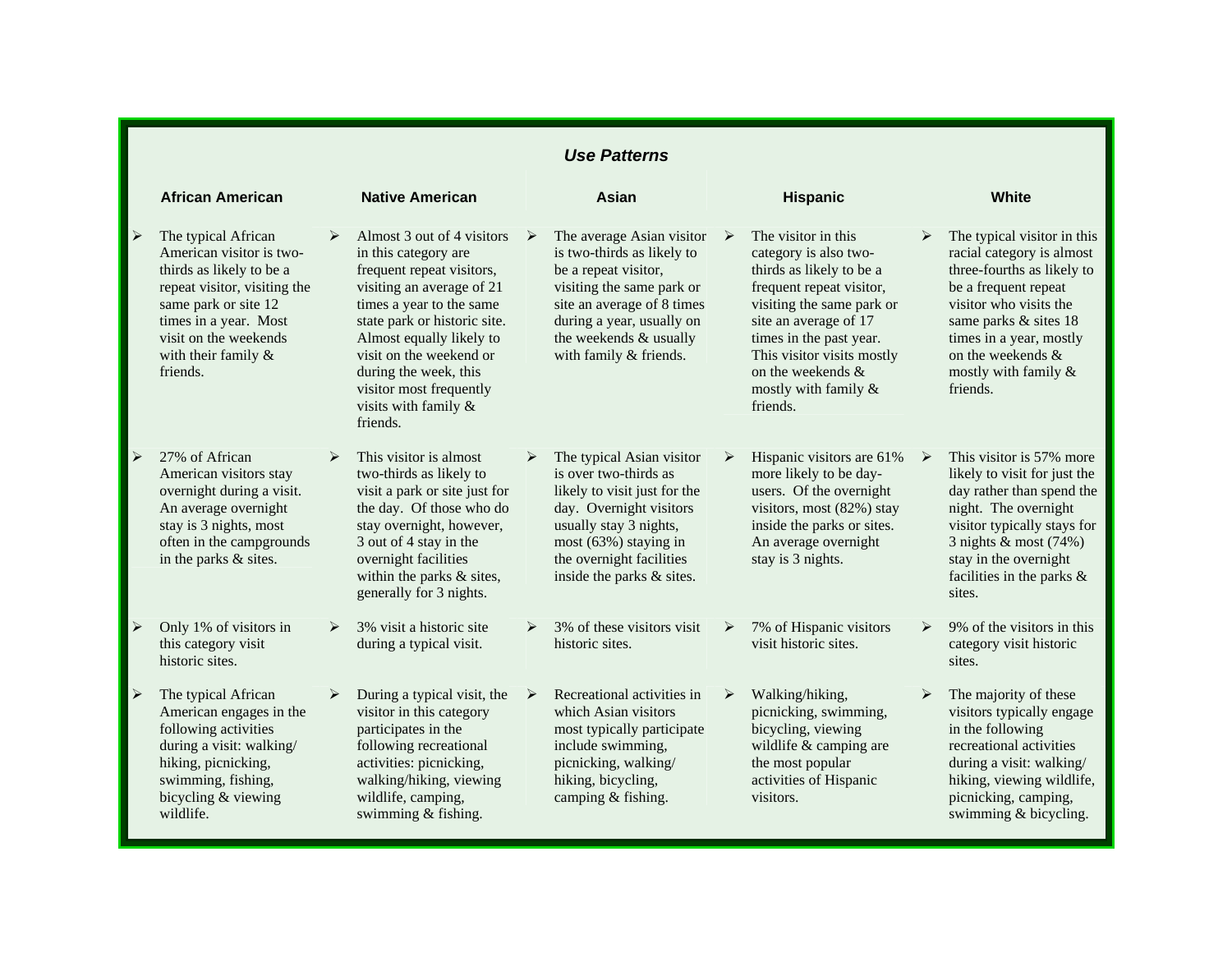|                       |                                                                                                                                                                                                  |                       | <b>Socio-Demographic Characteristics</b>                                                                                                                                                                             |                       |                                                                                                                                                                                              |                       |                                                                                                                                                                                                                        |
|-----------------------|--------------------------------------------------------------------------------------------------------------------------------------------------------------------------------------------------|-----------------------|----------------------------------------------------------------------------------------------------------------------------------------------------------------------------------------------------------------------|-----------------------|----------------------------------------------------------------------------------------------------------------------------------------------------------------------------------------------|-----------------------|------------------------------------------------------------------------------------------------------------------------------------------------------------------------------------------------------------------------|
|                       | <b>Less than \$25,000</b>                                                                                                                                                                        |                       | $$25,000 - $50,000$                                                                                                                                                                                                  |                       | \$50,001 - \$75,000                                                                                                                                                                          |                       | <b>Over \$75,000</b>                                                                                                                                                                                                   |
| $\blacktriangleright$ | Visitors in this income<br>category are 41 years of<br>age, are equally likely to<br>be male or female, & are<br>much more likely to be<br>white than any other race.                            | $\blacktriangleright$ | Visitors in this category<br>are 43 years old, are more<br>likely to be male than<br>female, & are much more<br>likely to be white.                                                                                  | $\blacktriangleright$ | These visitors are 43 years<br>of age, are more likely to<br>be male than female, &<br>most are white.                                                                                       | $\blacktriangleright$ | The visitors in this income<br>category are 44 years old,<br>are much more likely to be<br>male than female, and are<br>much more likely to be<br>white.                                                               |
| $\blacktriangleright$ | Almost half (47%) have<br>high school or less as their<br>highest level of education,<br>with 7% having a grade<br>school education or less.                                                     | ➤                     | 41% of visitors in this<br>income category have<br>completed some college,<br>with only 1% having a<br>grade school education or<br>less.                                                                            | $\blacktriangleright$ | Almost half (47%) have a<br>college degree or an<br>advanced graduate<br>education, with less than<br>1% having a grade school<br>education or less.                                         | $\blacktriangleright$ | These visitors are almost<br>two-thirds as likely to<br>have a college degree or a<br>graduate degree, with less<br>than 1% having a grade<br>school education or less.                                                |
| $\blacktriangleright$ | The average visitor in this<br>income category is 56%<br>more likely to be from an<br>urban area in Missouri &<br>57% more likely to live<br>within 50 miles of the<br>parks & sites they visit. | $\blacktriangleright$ | This visitor is two-thirds<br>as likely to be a<br>metropolitan user from<br>Missouri, but is equally<br>likely to live within 50<br>miles or live farther than<br>50 miles from the parks $\&$<br>sites they visit. | ➤                     | 4 out of 5 visitors in this<br>income category are urban<br>visitors from Missouri<br>who are 54% more likely<br>to live farther than 50<br>miles away from the parks<br>& sites they visit. | $\blacktriangleright$ | Of those who make more<br>than \$75,000 annually, the<br>vast majority (85%) are<br>from a metropolitan area<br>in Missouri & are 53%<br>more likely to live within<br>50 miles of the parks $\&$<br>sites they visit. |
| $\blacktriangleright$ | Almost 1 out of 5 visitors<br>in this category are from<br>out of state, most coming<br>from Illinois, Kansas,<br>Arkansas, Iowa &<br>Nebraska.                                                  | ➤                     | 1 out of 5 are out of state<br>visitors, most coming<br>from the states<br>surrounding Missouri,<br>including Illinois, Kansas,<br>Iowa, Arkansas,<br>Oklahoma & Nebraska.                                           | $\blacktriangleright$ | Almost 1 out of 4 of these<br>visitors are out of state<br>visitors, coming from<br>Illinois, Kansas, Iowa,<br>Arkansas & Oklahoma.                                                          | $\blacktriangleright$ | Over 1 out of 5 of these<br>visitors comes from out of<br>state, most coming from<br>Illinois, Kansas & Texas.                                                                                                         |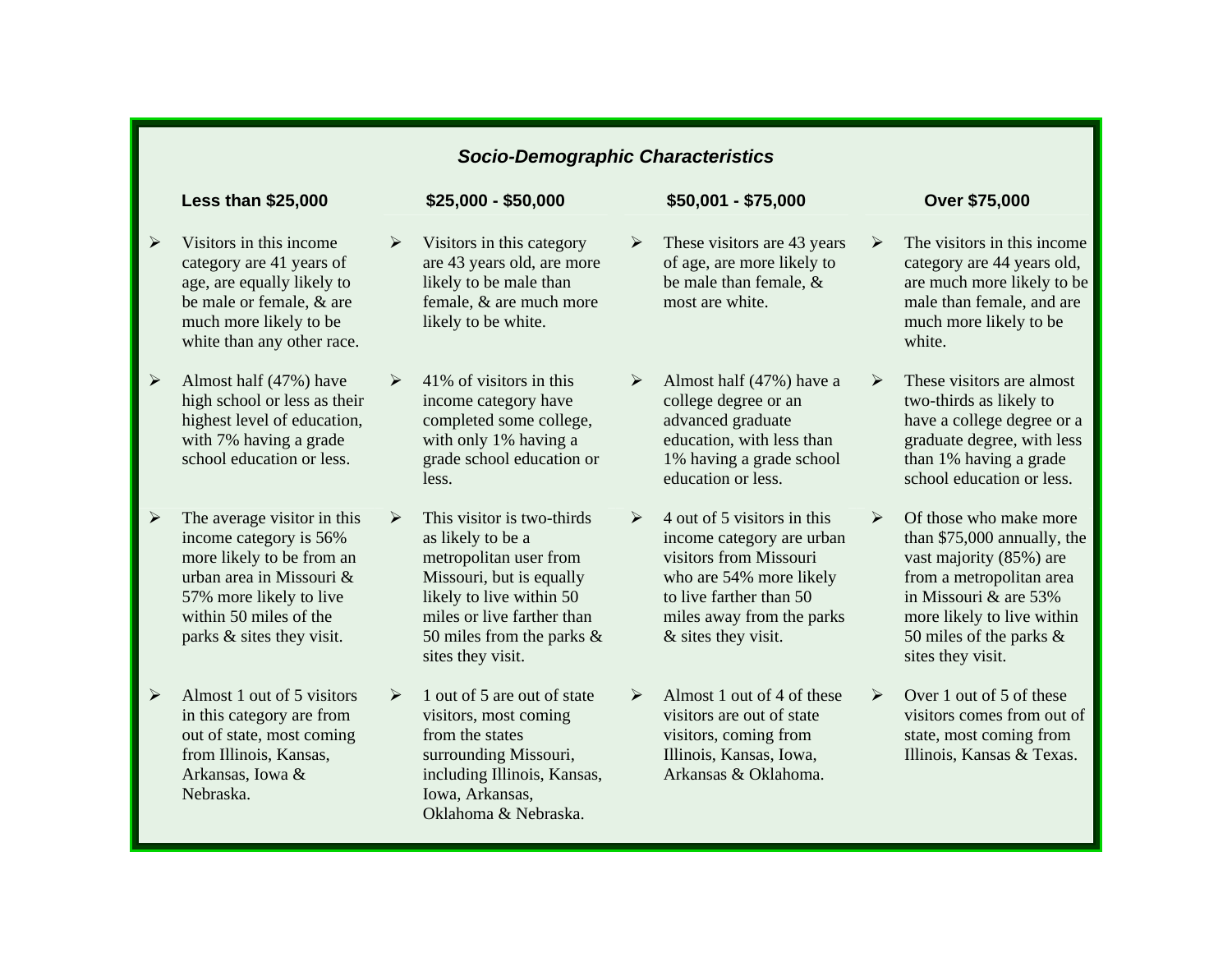$\triangleright$ 

### **Less than \$25,000 \$25,000 - \$50,000 \$50,001 - \$75,000 Over \$75,000**

- $\blacktriangleright$  Almost three-fourths of the visitors in this category are frequent repeat visitors, visiting the same state park or historic site an average of 17 times during the past year. Most visit the parks & sites with family & friends on the weekends.
- $\triangleright$  These visitors are almost two-thirds as likely to be day-users than stay overnight during a visit. Of those who do stay overnight, the average overnight stay is 3 nights, three-fourths of which are in the overnight facilities within the parks & sites.
- $\triangleright$  8% of the visitors in this income category visit a historic site during a typical visit.
- $\triangleright$  Activities with the most participation for this income category include walking/ hiking, picnicking, viewing wildlife, camping & swimming.

- $\blacktriangleright$  Most (72%) of the visitors in this income category are frequent repeat visitors, visiting the same parks & sites 18 times in the past year. This visitor is twothirds as likely to visit on the weekend, and most often visits with family & friends.
- $\blacktriangleright$  The visitors in this income category are 57% more likely to visit only for the day. Most (77%) overnight visitors stay in the overnight facilities within the park or site, and the average stay is 3 nights.
- $\blacktriangleright$  8% of these visitors also visit a historic site during a typical visit.
- $\blacktriangleright$  The typical visitor in this income category participates in the following activities during a visit: walking/ hiking, picnicking, viewing wildlife, camping, swimming & fishing.

 70% of these visitors are frequent repeat visitors, visiting the same parks & sites 15 times in a year, mostly on the weekends. These visitors typically bring their family & friends with them on a visit.

- $\triangleright$  This visitor is 55% more likely to visit for the day than stay overnight. Of those staying overnight, the majority (73%) stay in the overnight facilities offered at the park or site, staying an average of 3 nights.
- $\rightarrow$  9% of the visitors in this income category visit a historic site.
- $\blacktriangleright$  Visitors typically engage in walking/hiking, picnicking, viewing wildlife, camping, bicycling & swimming as the most frequent activities during a visit.

- $\blacktriangleright$  71% of the visitors that make over \$75,000 are also frequent repeat visitors, averaging 22 visits in a year to the same park or site. Most visits occur on the weekends with family & friends.
- $\triangleright$  This visitor is almost twothirds as likely to recreate only for the day rather than stay overnight during a typical visit. Overnight visitors stay 3 nights, twothirds of whom stay in the overnight facilities in the parks & sites.
- $\blacktriangleright$  9% of these visitors also visit a historic site.
- ¾ Walking/hiking, bicycling, viewing wildlife & picnicking are the recreational activities in which visitors from this income category participate the most.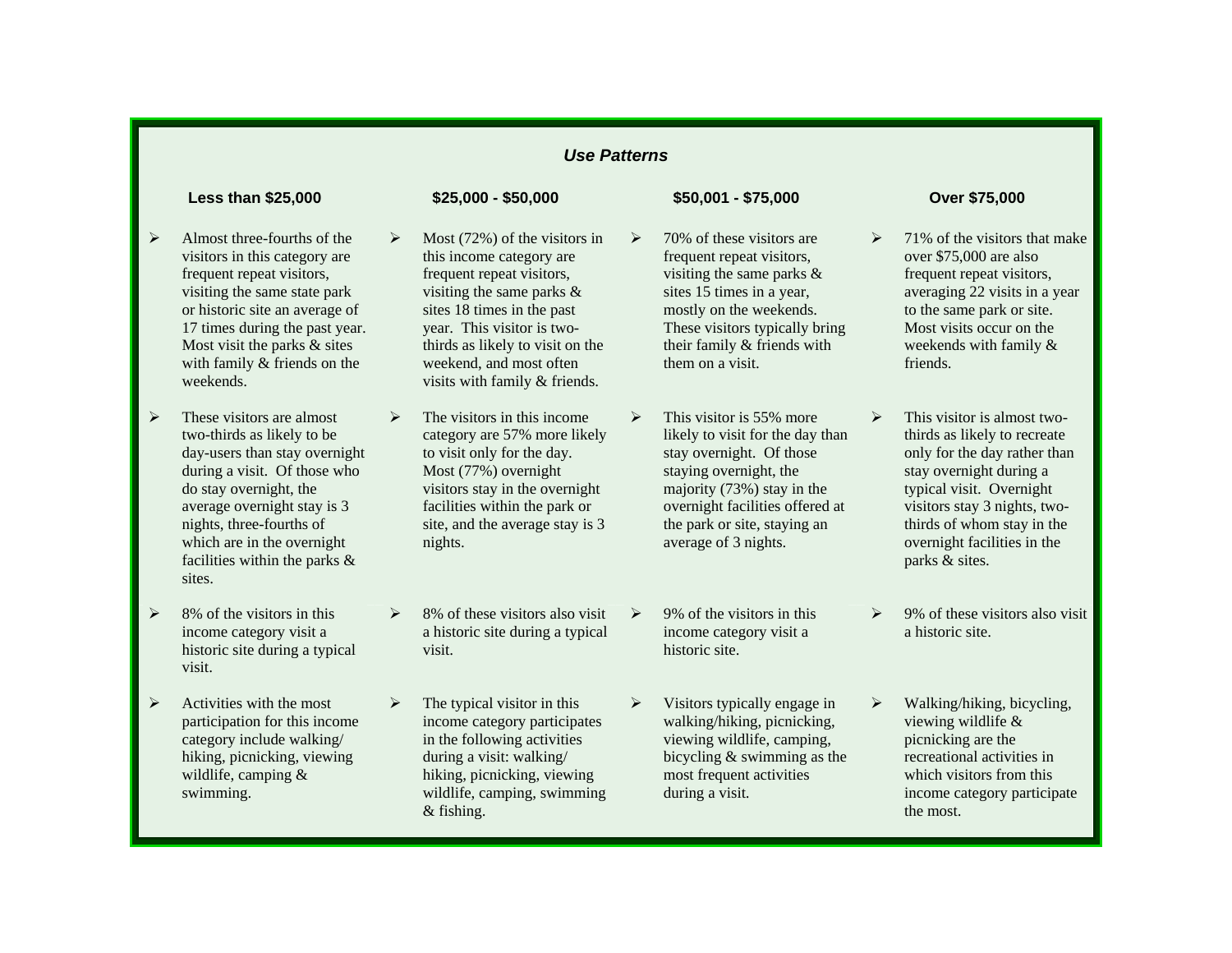## **A COMPARISON OF URBAN AND RURAL VISITORS**

The following is a comparative description of the socio-demographic characteristics and use patterns of urban visitors and rural visitors to Missouri's state parks and historic sites. Urban visitors are defined as those visitors who reside in a metropolitan statistical area (MSA). Rural visitors are those Missouri visitors who do not reside in a MSA.

Missouri has six MSAs: Columbia, Joplin, Kansas City, St. Joseph, St. Louis and Springfield. The Kansas City MSA includes both visitors from Missouri and visitors from Kansas who reside within Kansas City's MSA boundaries. The St. Louis MSA

includes both visitors from Missouri and Illinois who reside within St. Louis' MSA boundaries.

 For purposes of comparison, visitors from the six MSAs were combined to form the urban visitor category. Seventy percent (70%) of the visitors who visit Missouri's state parks and historic sites come from a metropolitan area, 30% come from rural areas. Visitors from the St. Louis (64%) and Kansas City (21%) MSAs account for 85% of the urban users. The following map is a graphical representation of both sets of visitors.

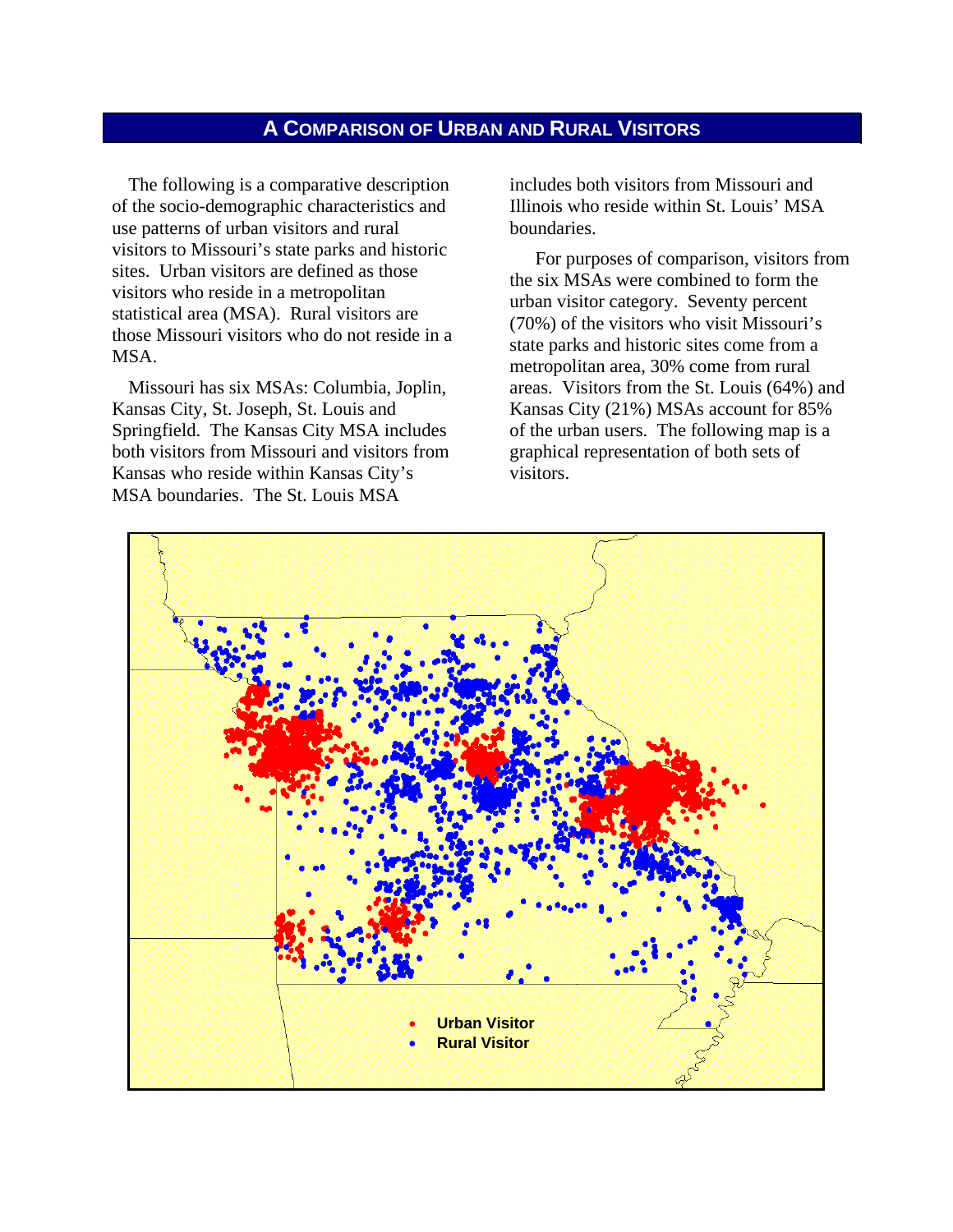### *Socio-Demographic Characteristics*

- $\triangleright$  The typical urban visitor is 42 years old, slightly more likely to be male than female, & much more likely to be white than any other racial background.
- $\triangleright$  Over 40% have a college degree or an advanced graduate degree, while only 1% has a grade school education or less.
- $\triangleright$  Over half (51%) of the visitors in this category report an annual household income of over \$50,000. In fact, over 1 in 4 makes between \$50,001 & \$75,000, & almost 1 in 4 makes over \$75,000 annually.
- $\triangleright$  Over half of urban visitors live within 50 miles of the parks & sites they visit.

### **Urban Visitor Rural Visitor Rural Visitor Rural Visitor**

- $\triangleright$  The rural visitor is 44 years old, equally likely to be male or female, & much more likely to be white.
- $\blacktriangleright$  Almost 40% of rural visitors have a high school education or less, with 4% having a grade school education or less.
- $\geq 7$  out of 10 rural visitors report an annual household income of \$50,000 or less. In fact, almost half make between \$25,000 & \$50,000 a year, whereas only 1 in 5 makes between \$50,001 & \$75,000.
- $\triangleright$  Sixty percent (60%) of rural residents live within 50 miles of the parks  $\&$  sites they visit.





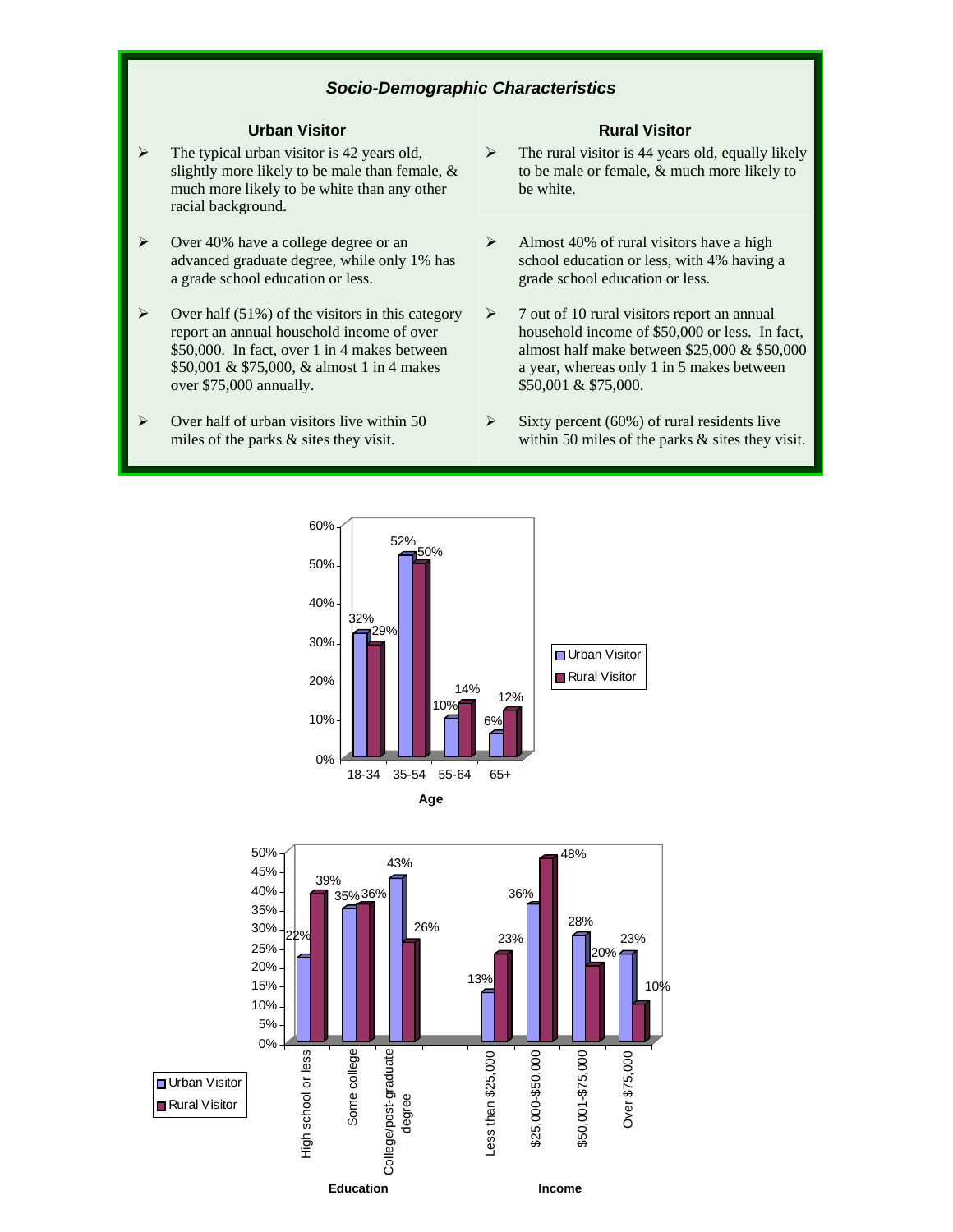- The Eastern Parks District & the Missouri River District together account for over half (57%) of the parks & sites visited by urban visitors. Ninety-two percent (92%) of urban visitors visit a state park during a typical visit, 8% visit a historic site.
- $\geq$  3 out of 4 urban users are frequent repeat visitors, visiting the same parks & sites an average of 19 times in a year. The typical urban visitor is two-thirds as likely to visit on a weekend rather than during the week, & most visit with their family & friends.
- The urban visitor is 61% more likely to visit just for the day rather than stay overnight during a visit. Of those who do stay overnight, however, most (72%) stay an average of 3 nights in the overnight facilities offered at the parks & sites.
- $\triangleright$  Recreational activities with the most urban participation include walking/hiking, viewing wildlife, bicycling, picnicking, camping & swimming.

### **Urban Visitor Rural Visitor Rural Visitor**

- $\triangleright$  The Ozarks District & North Hills District combine to account for half (51%) of the parks & sites visited by rural visitors. Ninetythree percent (93%) of rural visitors visit a state park during a typical visit, 7% visit a historic site.
- $\geq 4$  out 5 rural users are frequent repeat visitors, visiting the same park or site an average of 21 times during a year. The typical rural visitor is two-thirds as likely to visit on the weekend than visit during the week, & most visit with their family & friends.
- $\triangleright$  The rural visitor is 64% more likely to be a day-user rather than an overnight visitor during a typical visit. Overnight visitors stay an average of 3 nights & most (81%) stay in the overnight facilities within the parks  $\&$ sites.
- $\triangleright$  The average rural visitor typically engages in the following recreational activities: walking/ hiking, picnicking, swimming, camping, viewing wildlife & fishing.

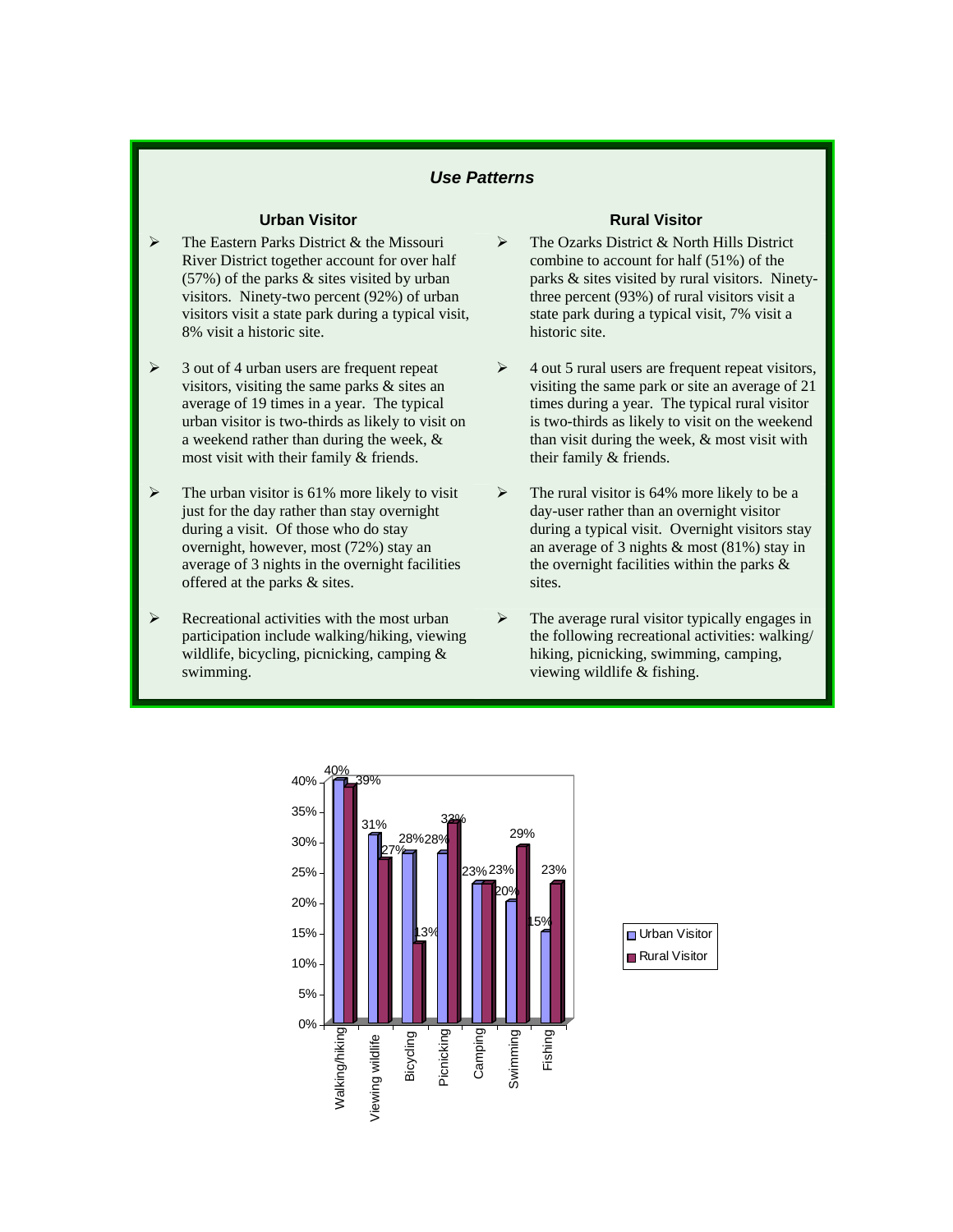## **A COMPARISON OF MISSOURI VISITORS (ONLY) TO MISSOURI'S POPULATION**

| Age          | <b>Missouri State Park &amp; Historic Site</b><br><b>Visitor Sample</b> |                   | <b>Missouri State Population</b><br>(2000 Census Data) |                   |  |
|--------------|-------------------------------------------------------------------------|-------------------|--------------------------------------------------------|-------------------|--|
|              | <b>Frequency</b>                                                        | <b>Percentage</b> | <b>Frequency</b>                                       | <b>Percentage</b> |  |
| $18 - 34$    | 1,794                                                                   | 31.1%             | 1,274,711                                              | 30.6%             |  |
| $35 - 54$    | 2.848                                                                   | 49.4%             | 1.630.031                                              | 39.1%             |  |
| 55-64        | 664                                                                     | 11.5%             | 507,398                                                | 12.2%             |  |
| $65+$        | 457                                                                     | 7.9%              | 755,379                                                | 18.1%             |  |
| <b>Total</b> | 5,764                                                                   | 100.0%            | 4,167,519                                              | 100.0%            |  |

## *Age*

Missourians between the ages of 18 and 34 account for 31.1% of visitors to Missouri's state parks and historic sites. This percentage is equal to the representation of this age group in Missouri's state population (30.6%). Also almost equal in representation is the age group 55-64, accounting for 11.5% of the visitor sample and 12.2% of Missouri's population. Slightly underrepresented in Missouri's visitor sample are those visitors who are 65 years of age or older, and slightly over-represented

are those visitors who are between 35 and 54 years of age. The median age of Missouri visitors is 41, the median age of the population in Missouri is 36.

### *Gender*

Female visitors account for a smaller percentage of the visitor sample when compared to the percentage of female Missourians. Conversely, male visitors account for a large percentage of the visitor sample when compared to the percentage of male Missourians.

| Gender        | <b>Missouri State Park &amp; Historic Site</b><br><b>Visitor Sample</b> |                   | <b>Missouri State Population</b><br>(2000 Census Data) |                   |
|---------------|-------------------------------------------------------------------------|-------------------|--------------------------------------------------------|-------------------|
|               | <b>Frequency</b>                                                        | <b>Percentage</b> | <b>Frequency</b>                                       | <b>Percentage</b> |
| <b>Female</b> | 2,699                                                                   | 46.9%             | 2,187,959                                              | 52.5%             |
| <b>Male</b>   | 3.057                                                                   | 53.1%             | 1,988,560                                              | 47.5%             |
| Total         | 5,764                                                                   | 100.0%            | 4,167,519                                              | $100.0\%$         |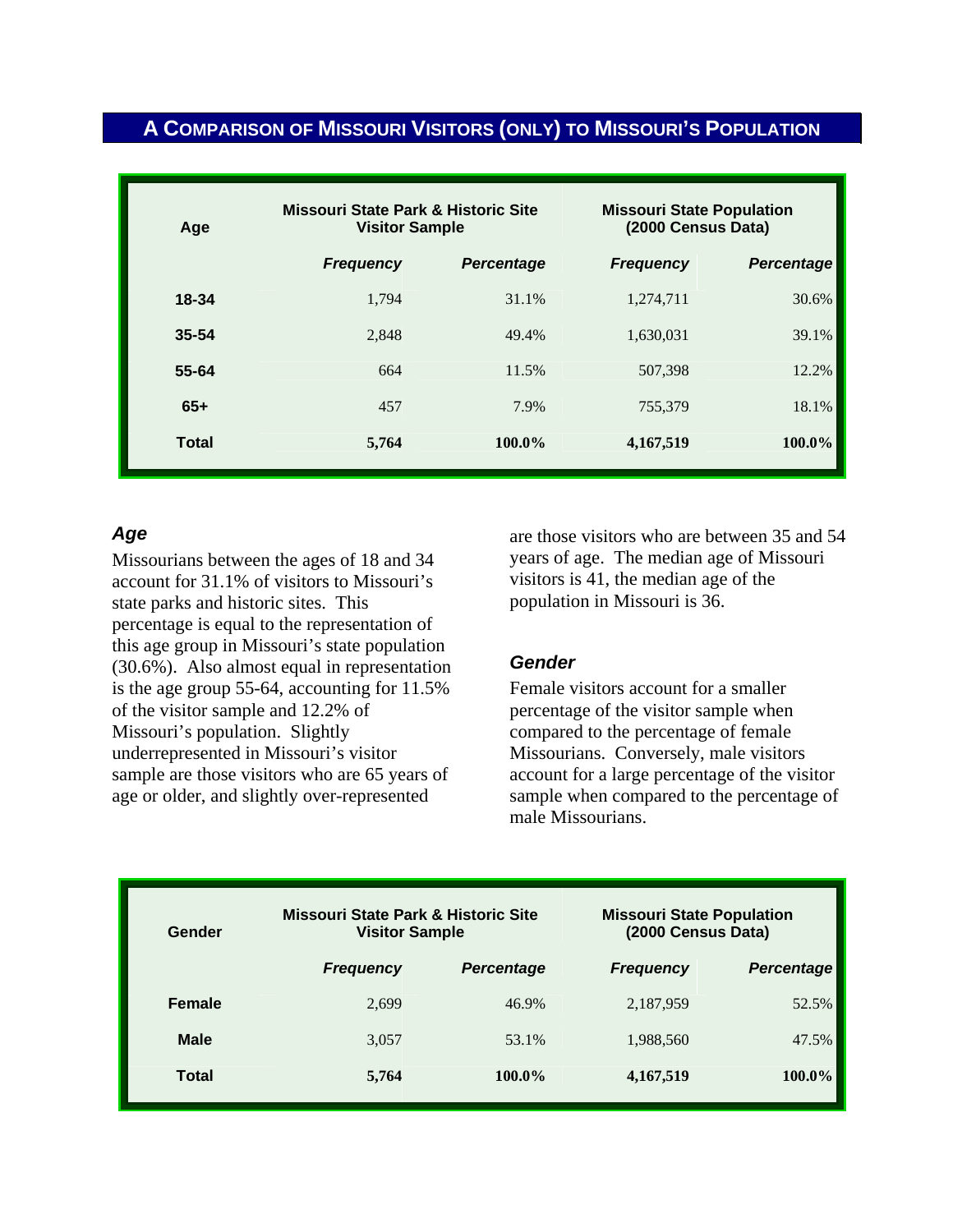| Race                    | <b>Missouri State Park &amp; Historic Site</b><br><b>Visitor Sample</b> |                   | <b>Missouri State Population</b><br>(2000 Census Data) |                   |  |
|-------------------------|-------------------------------------------------------------------------|-------------------|--------------------------------------------------------|-------------------|--|
|                         | <b>Frequency</b>                                                        | <b>Percentage</b> | <b>Frequency</b>                                       | <b>Percentage</b> |  |
| <b>African American</b> | 62                                                                      | 1.1%              | 424,275                                                | 10.2%             |  |
| Asian                   | 48                                                                      | $0.8\%$           | 47,110                                                 | 1.1%              |  |
| <b>Hispanic</b>         | 70                                                                      | 1.2%              | 75,962                                                 | 1.8%              |  |
| <b>Native American</b>  | 166                                                                     | 2.9%              | 18,284                                                 | 0.4%              |  |
| White                   | 5,422                                                                   | 94.0%             | 3,600,107                                              | 86.4%             |  |
| Total                   | 5,768                                                                   | $100.0\%$         | 4,167,519                                              | $100.0\%$         |  |

## *Race*

Missouri visitors of Asian and Hispanic racial backgrounds are most closely represented in the visitor sample when compared to Missouri's population. Underrepresented are African American visitors, who account for only 1.1% of the visitors who visit Missouri's state parks and historic sites, yet account for 10.2% of Missouri's overall population. A higher percentage of White visitors and a higher percentage of Native American visitors make up Missouri's visitor sample than would be expected when compared to the percentage of these two groups in Missouri's population.

### *Income*

Providing public outdoor recreational opportunities to *all* Missouri citizens is a primary tenant of the state park mission. Although accounting for a smaller percentage (16.2%) of the visitor sample when compared to the state's percentage (32.1%), the number of visitors with annual household incomes of less than \$25,000 indicate that the state park system is fulfilling a fundamental need for public outdoor recreation in Missouri and is successfully accomplishing its mission.

| <b>Annual Household</b><br><b>Income</b> |                  | Missouri State Park & Historic Site<br><b>Visitor Sample</b> |                  | <b>Missouri State Population</b><br>(2000 Census Data) |  |  |
|------------------------------------------|------------------|--------------------------------------------------------------|------------------|--------------------------------------------------------|--|--|
|                                          | <b>Frequency</b> | <b>Percentage</b>                                            | <b>Frequency</b> | <b>Percentage</b>                                      |  |  |
| <b>Less than \$25,000</b>                | 868              | 16.2%                                                        | 716,322          | 32.1%                                                  |  |  |
| \$25,000-\$50,000                        | 2,130            | 39.8%                                                        | 713.839          | 32.0%                                                  |  |  |
| \$50,001-\$75,000                        | 1.328            | 24.8%                                                        | 410,851          | 18.4%                                                  |  |  |
| Over \$75,000                            | 1.023            | 19.1%                                                        | 389.883          | 17.5%                                                  |  |  |
| Total                                    | 5,349            | 100.0%                                                       | 2,230,895        | $100.0\%$                                              |  |  |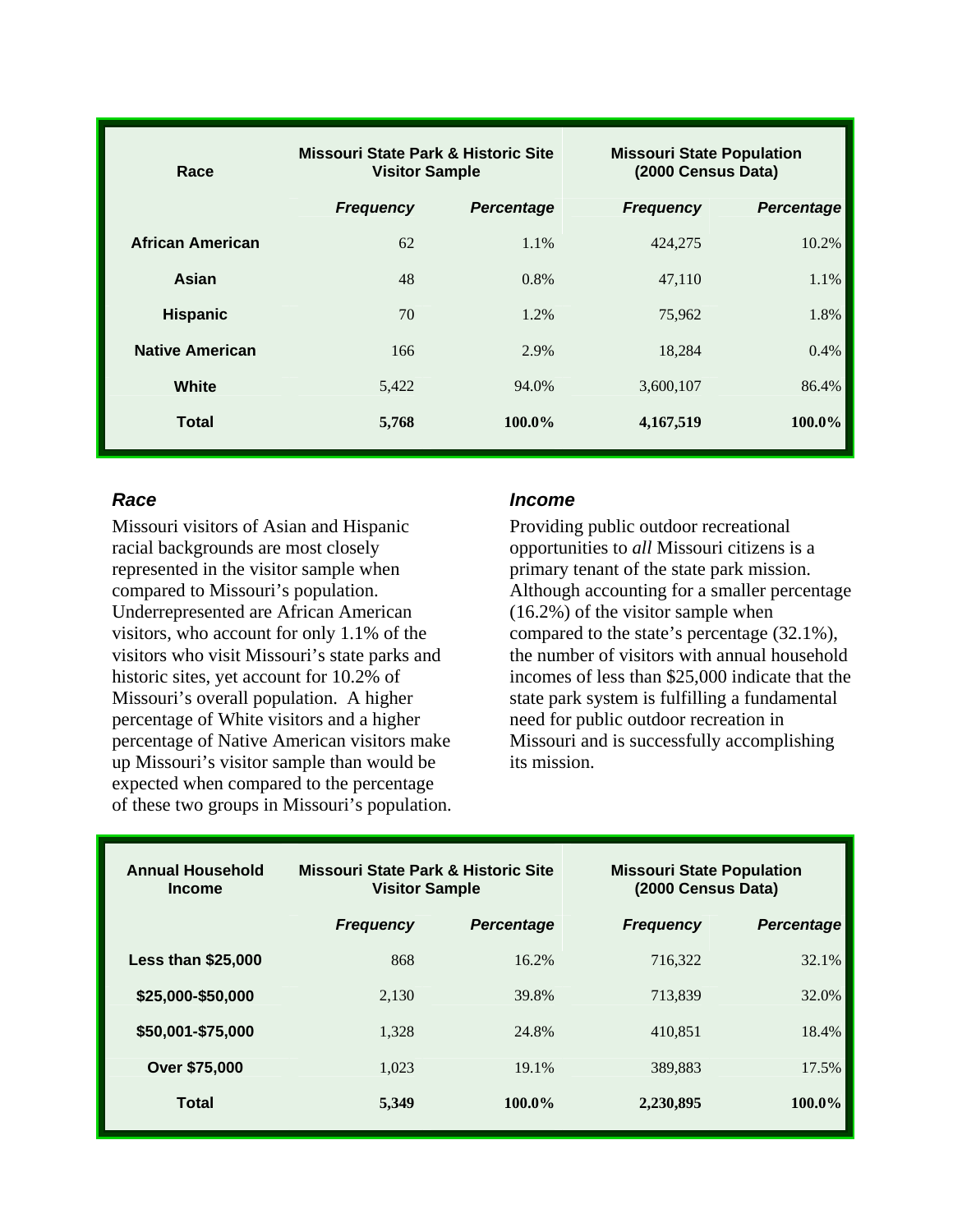| <b>Education</b><br>Level                 | Missouri State Park & Historic Site<br><b>Visitor Sample</b> |           | <b>Missouri State Population</b><br>(2000 Census Data) |                   |  |
|-------------------------------------------|--------------------------------------------------------------|-----------|--------------------------------------------------------|-------------------|--|
|                                           | <b>Frequency</b><br><b>Percentage</b>                        |           | <b>Frequency</b>                                       | <b>Percentage</b> |  |
| High school or less                       | 1.364                                                        | 26.5%     | 1,775,314                                              | 50.4%             |  |
| Some college                              | 1.732                                                        | 33.7%     | 944.043                                                | 26.8%             |  |
| 4-yr. college or post-<br>graduate degree | 2.051                                                        | 39.8%     | 806.372                                                | 22.9%             |  |
| Total                                     | 5,147                                                        | $100.0\%$ | 3,525,729                                              | 100.0%            |  |

## *Education*

The visitor to Missouri's state parks and historic sites has a much higher level of education when compared to the education levels of Missouri's population. Those of Missouri's population with a high school education or less account for almost twice as high a percentage as the visitor sample. Conversely, those visitors with a four-year college degree or a post-graduate education account for almost twice as high a percentage when compared to Missouri's population as a whole.

## *Residence*

Missourians who reside in non-metropolitan areas are represented among visitors in nearly equal proportion to the state population. Residents of the St. Joseph and Joplin MSAs are also fairly equally represented, when comparing the visitor sample with the state population. A higher percentage of visitors from the St. Louis and Columbia MSAs and a lower percentage of visitors from the Kansas City and Springfield MSAs are represented when compared to the percentage of Missouri residents who live in these four MSAs.

| <b>Residence</b>       | Missouri State Park & Historic Site<br><b>Visitor Sample</b> |                   | <b>Missouri State Population</b><br>(2000 Census Data) |                   |  |
|------------------------|--------------------------------------------------------------|-------------------|--------------------------------------------------------|-------------------|--|
|                        | <b>Frequency</b>                                             | <b>Percentage</b> | <b>Frequency</b>                                       | <b>Percentage</b> |  |
| <b>Columbia MSA</b>    | 407                                                          | 6.9%              | 104,522                                                | 2.5%              |  |
| <b>Joplin MSA</b>      | 57                                                           | 1.0%              | 116,551                                                | 2.8%              |  |
| <b>Kansas City MSA</b> | 748                                                          | 12.6%             | 791,575                                                | 19.0%             |  |
| St. Joseph MSA         | 70                                                           | 1.2%              | 77,205                                                 | 1.9%              |  |
| <b>St. Louis MSA</b>   | 2.592                                                        | 43.8%             | 1,476,658                                              | 35.4%             |  |
| <b>Springfield MSA</b> | 138                                                          | 2.3%              | 248,149                                                | 6.0%              |  |
| Non-metropolitan       | 1,910                                                        | 32.2%             | 1,353,129                                              | 32.5%             |  |
| <b>Total</b>           | 5,922                                                        | 100.0%            | 4,167,519                                              | 100.0%            |  |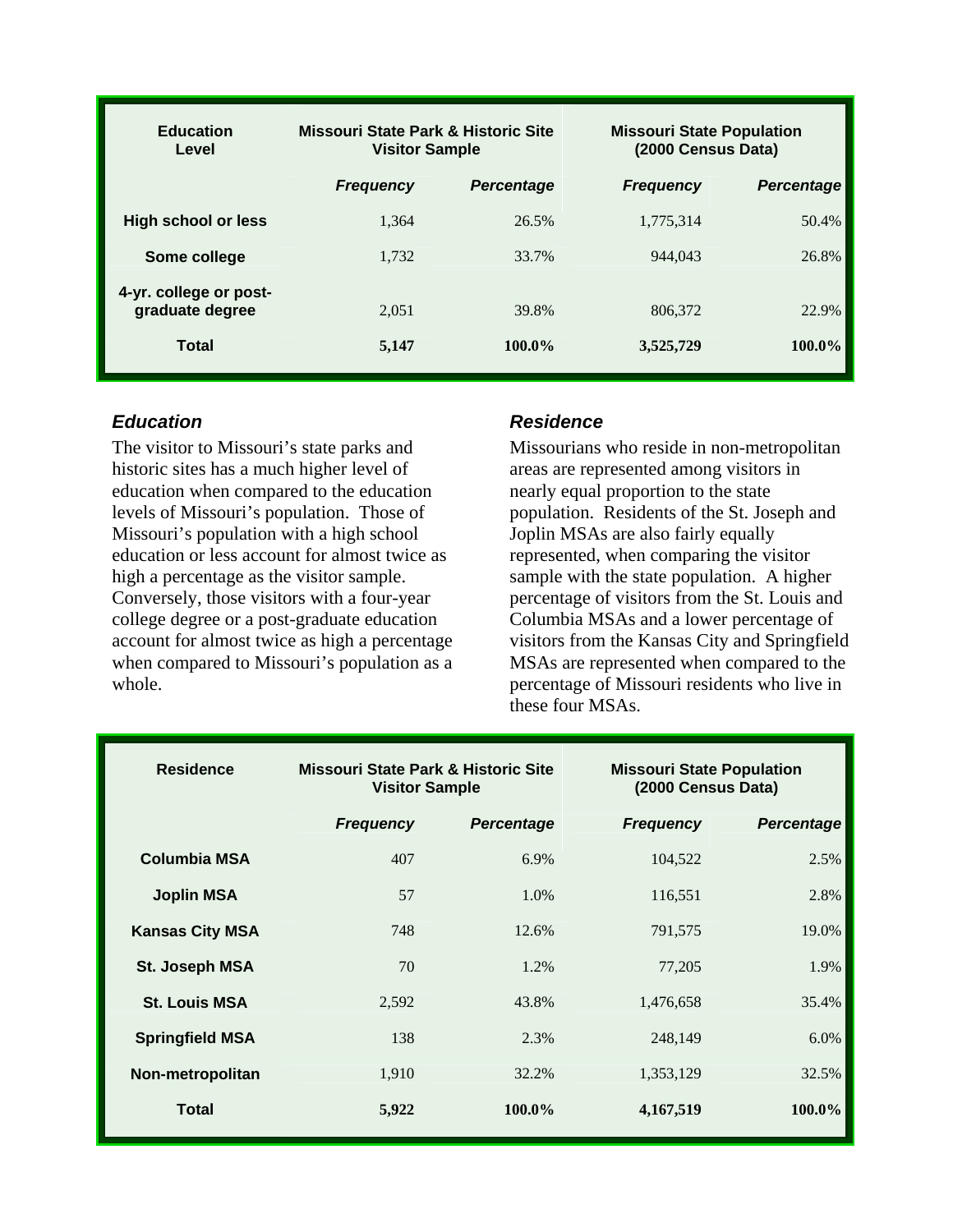## **A USE CLASSIFICATION PARADIGM**

The following map represents the geographical residence of state park and historic site visitors surveyed during the 1997-2000 survey period, and is based on zip code data provided by the respondents. By itself, this map is a confusing mass of meaningless dots with seemingly random placement. When combined with trip

characteristic data, however, the information it provides begins to emerge into clearly defined patterns of visitor use, allowing the development of a park and site classification system of five park/site types. The following maps illustrate this classification system and describe the characteristics common to each type of park and site.



*Zip Code Distribution of 1997-2000 State Park & Historic Site Visitors*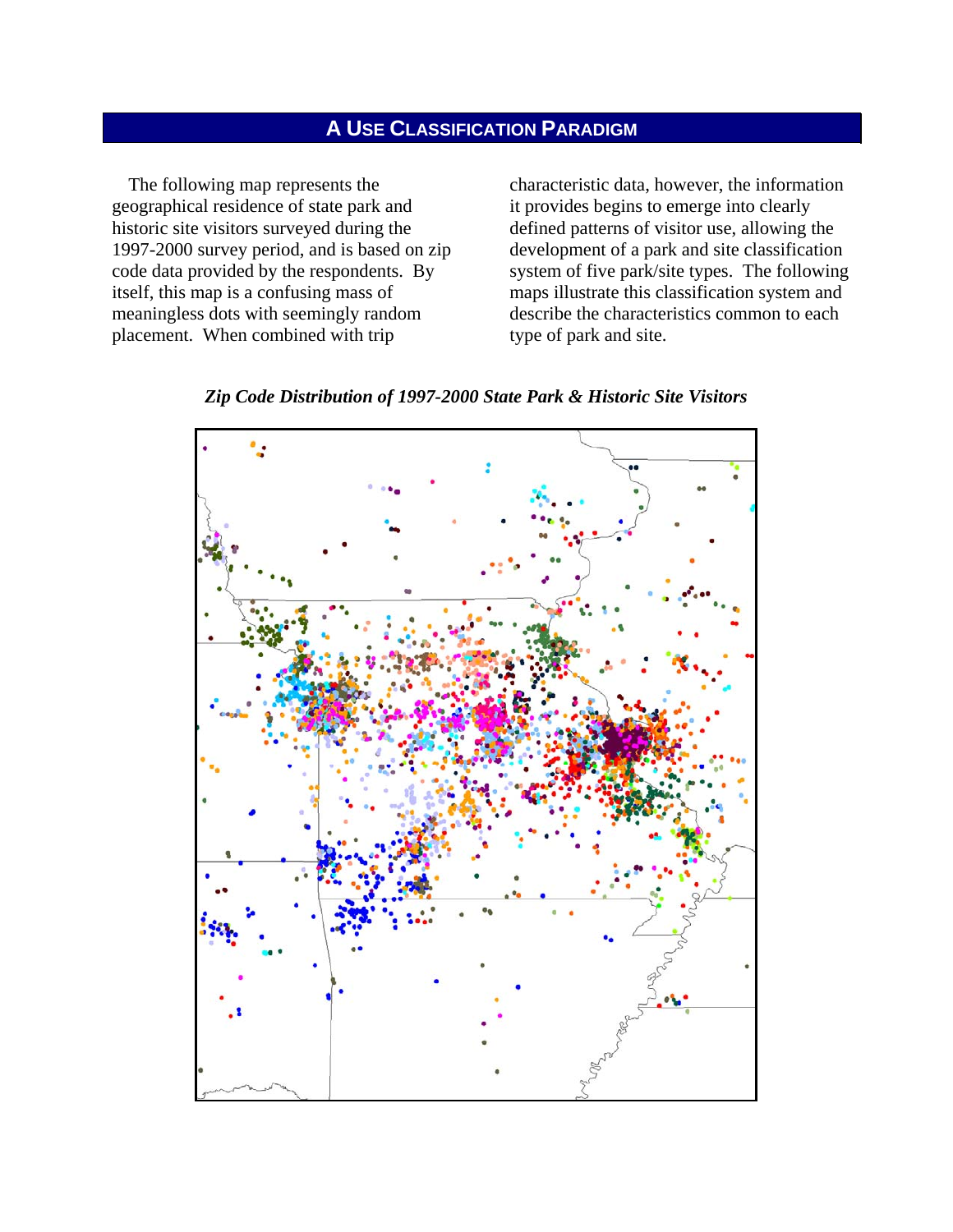The first type of park/site in the classification system can be defined as local or district, day-use areas characterized by visitors who are mostly day-users (several parks in this classification do not offer overnight facilities). The majority of visitors to these parks and sites live locally within at least 50 miles of the parks and sites, and many live within a 25-mile radius. The high frequency of repeat use indicates that visitors to these parks and sites may view them as similar to city or municipal parks. The following two maps provide a pictorial representation of the residency of visitors who visit the parks and sites falling into this category.



*Local or District, Day-Use Parks & Sites (Map 1)*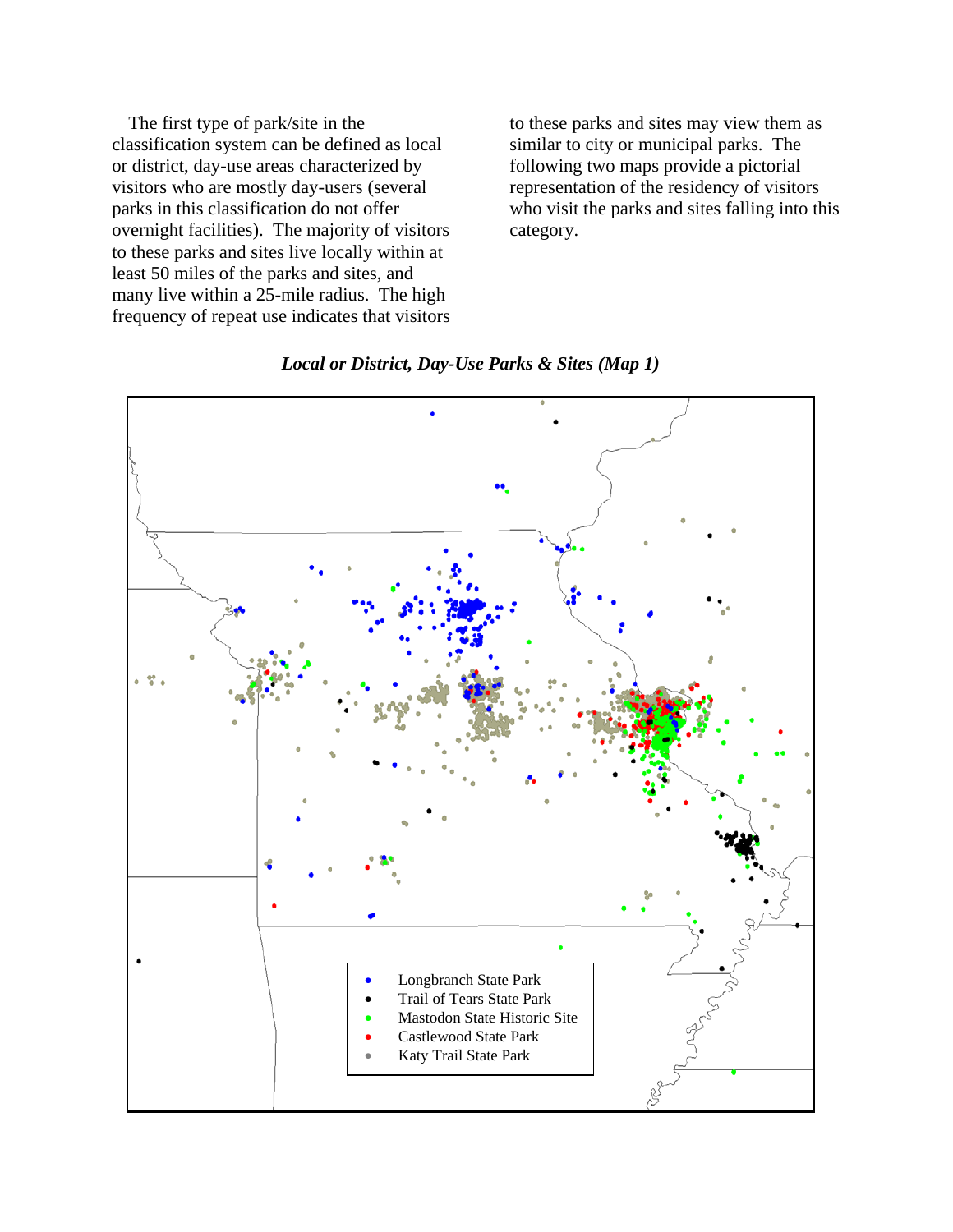

*Local, Day-Use Parks & Sites (Map 2)*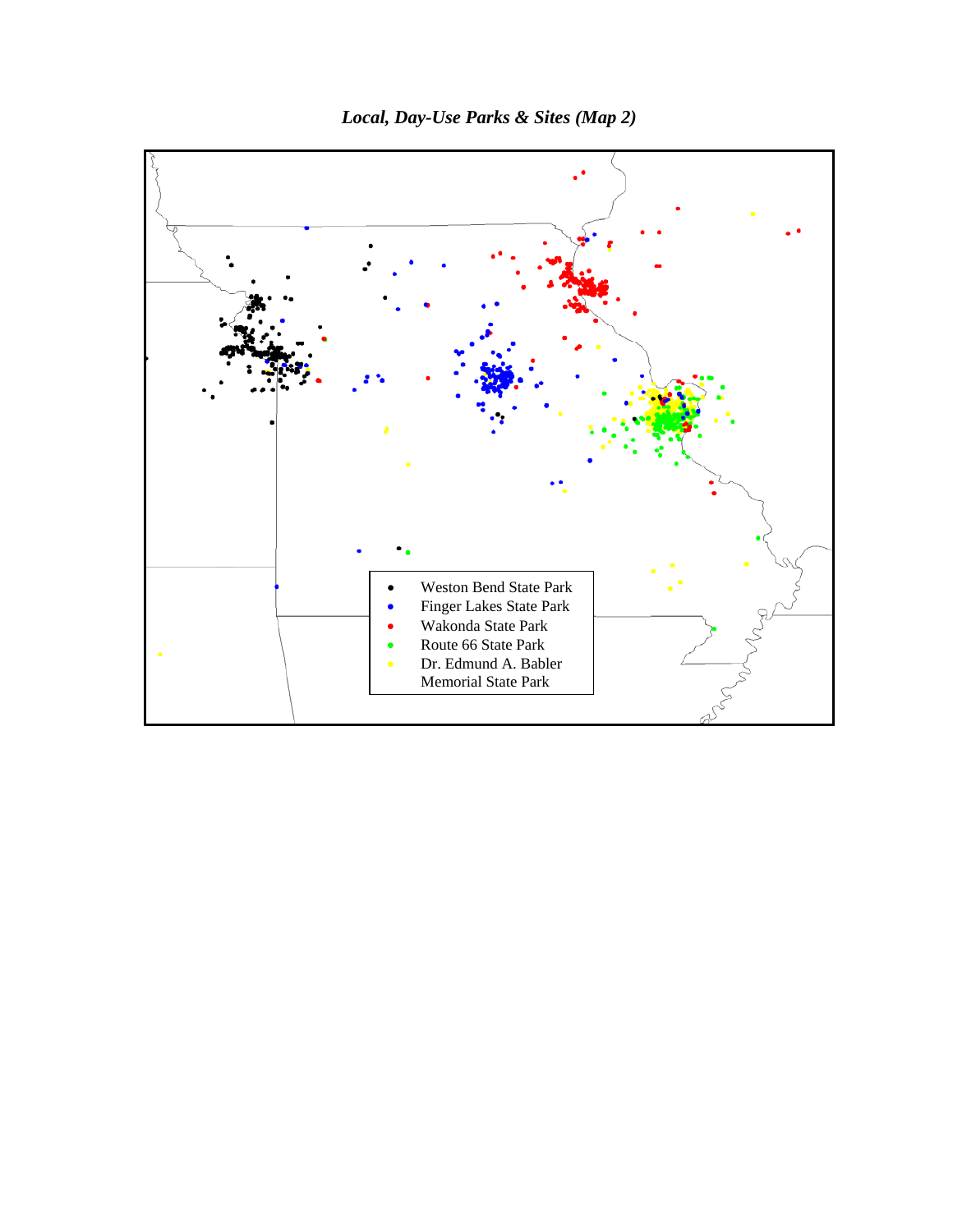

*Regional, Day-Use Destination Parks & Sites* 

A second type of park/site in the classification system are the parks and sites whose visitors are primarily day-users but who travel a greater distance to reach their destination (between 50-150 miles one way) and live more regionally rather than locally. The greater distance traveled suggests that

these parks and sites, while not overnight destinations, are primary destinations for their visitors.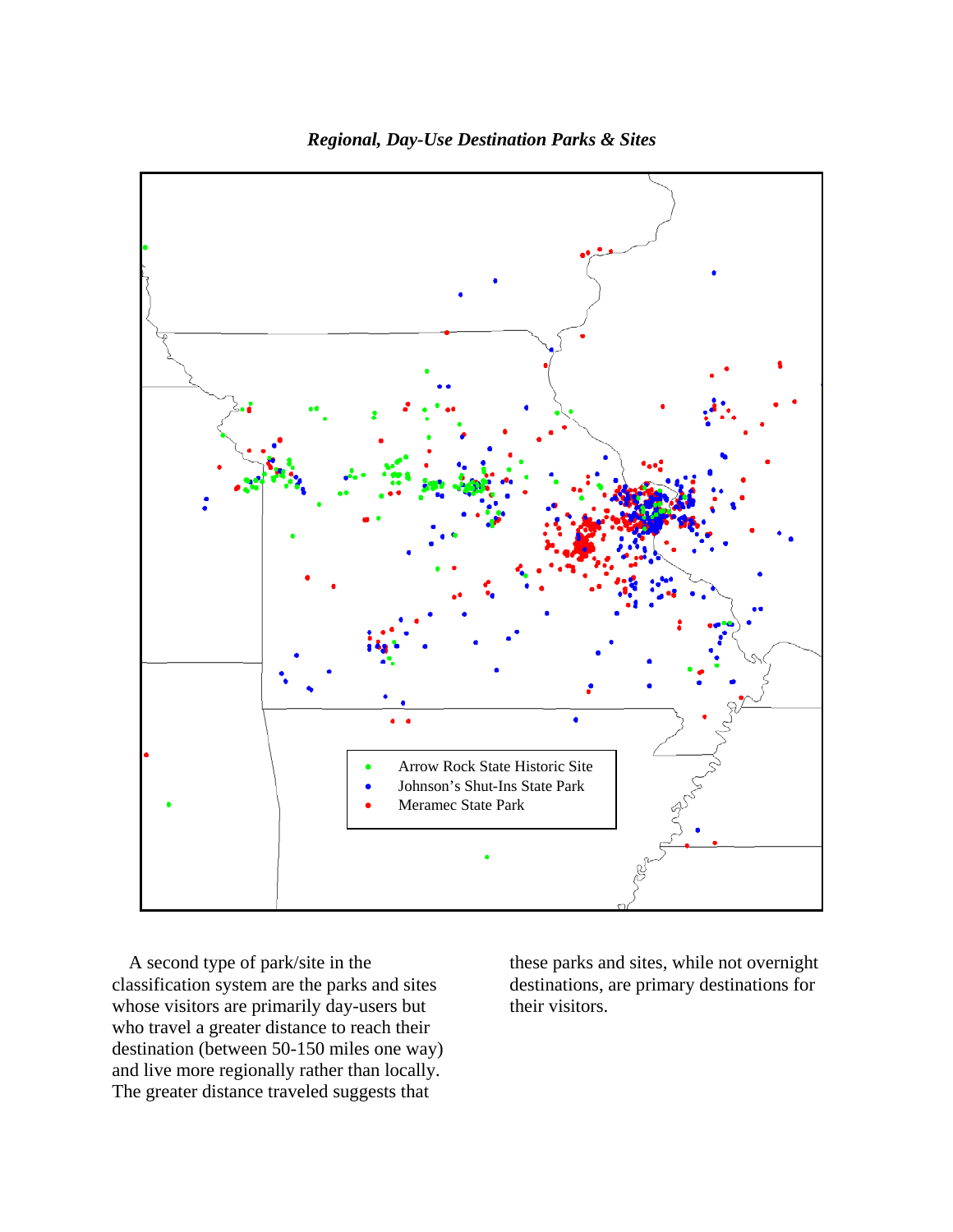

*Regional, Combined-Use Parks & Sites* 

 Visitors to the parks and sites in this classification are almost equally likely to be overnight visitors or day-users. Visitors travel less than a day's drive (150 miles one way) to reach their destination but a high percentage also travel more than 50 miles to visit these parks and sites, indicating a regional rather than a local residence.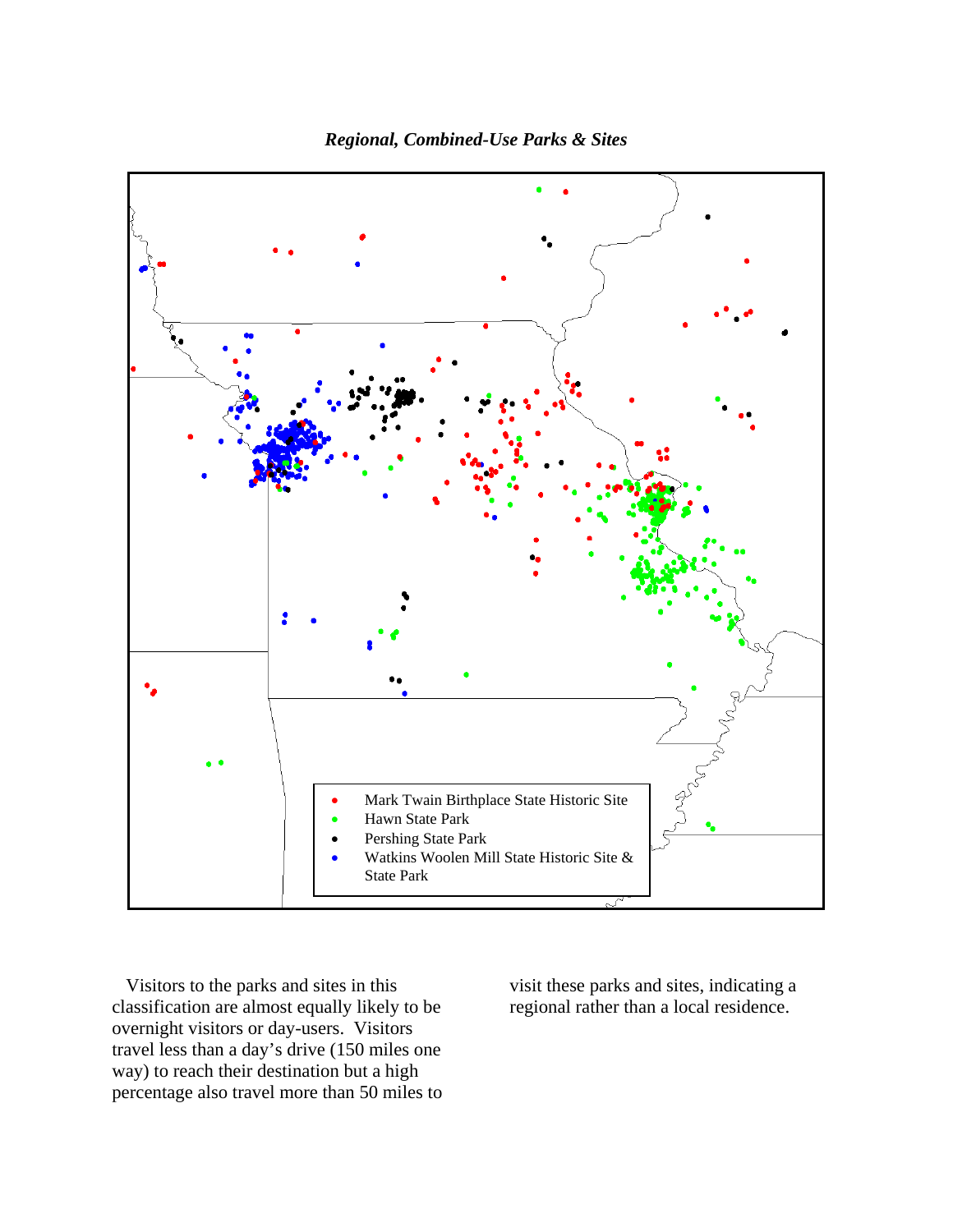

*Regional, Overnight Destination Parks & Sites* 

The parks classified as "regional, overnight destination parks" are characterized by overnight visitors who are regional rather than local residents. Visitors to these parks travel less than a day's drive (150 miles one way) but still travel between 50-150 miles to

reach their destinations. Several parks in this classification have at least a third of their visitors from out of state and, in fact, over half (53%) of Roaring River's visitors are from out-of-state.